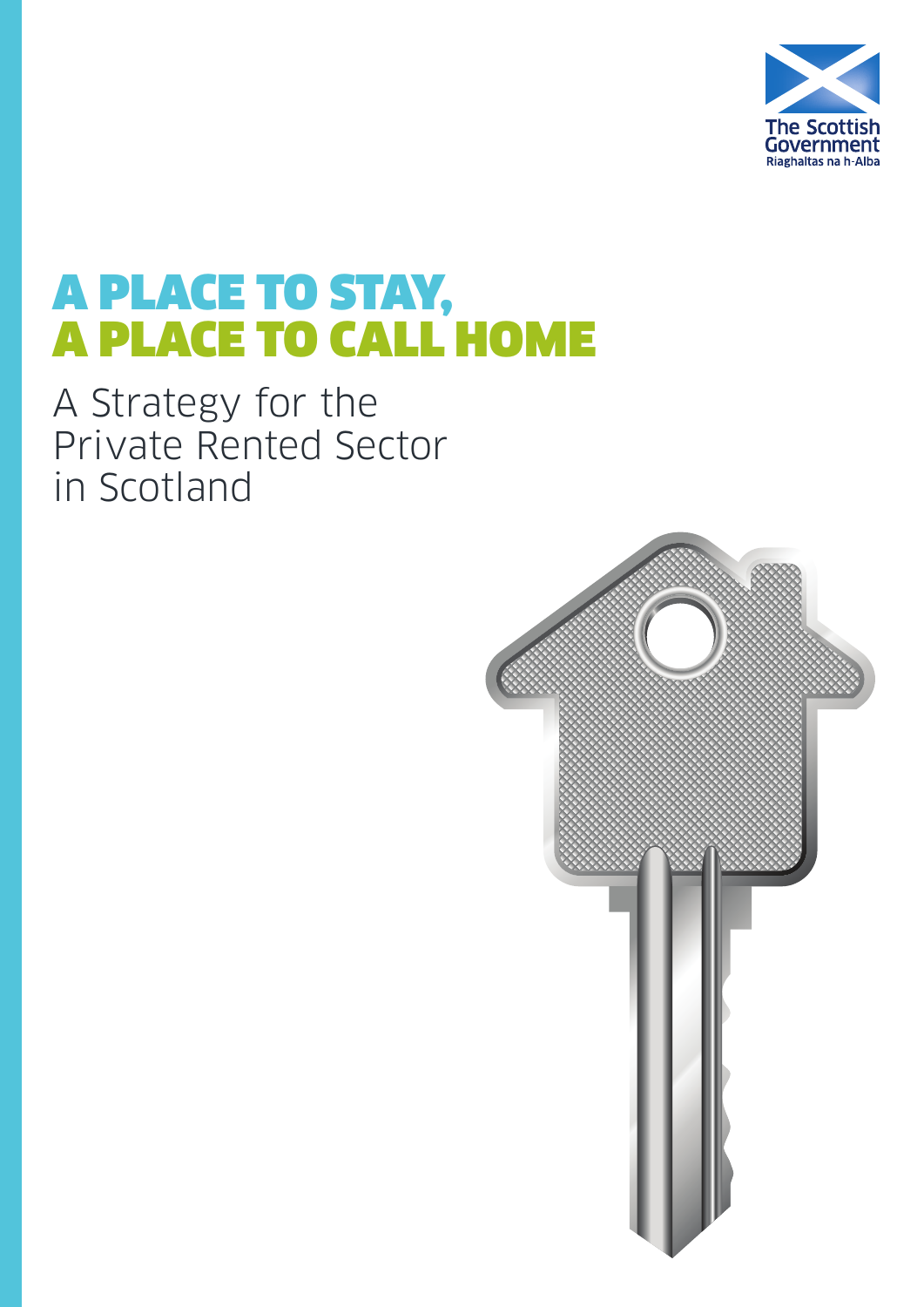# A PLACE TO STAY, A PLACE TO CALL HOME

A Strategy for the Private Rented Sector in Scotland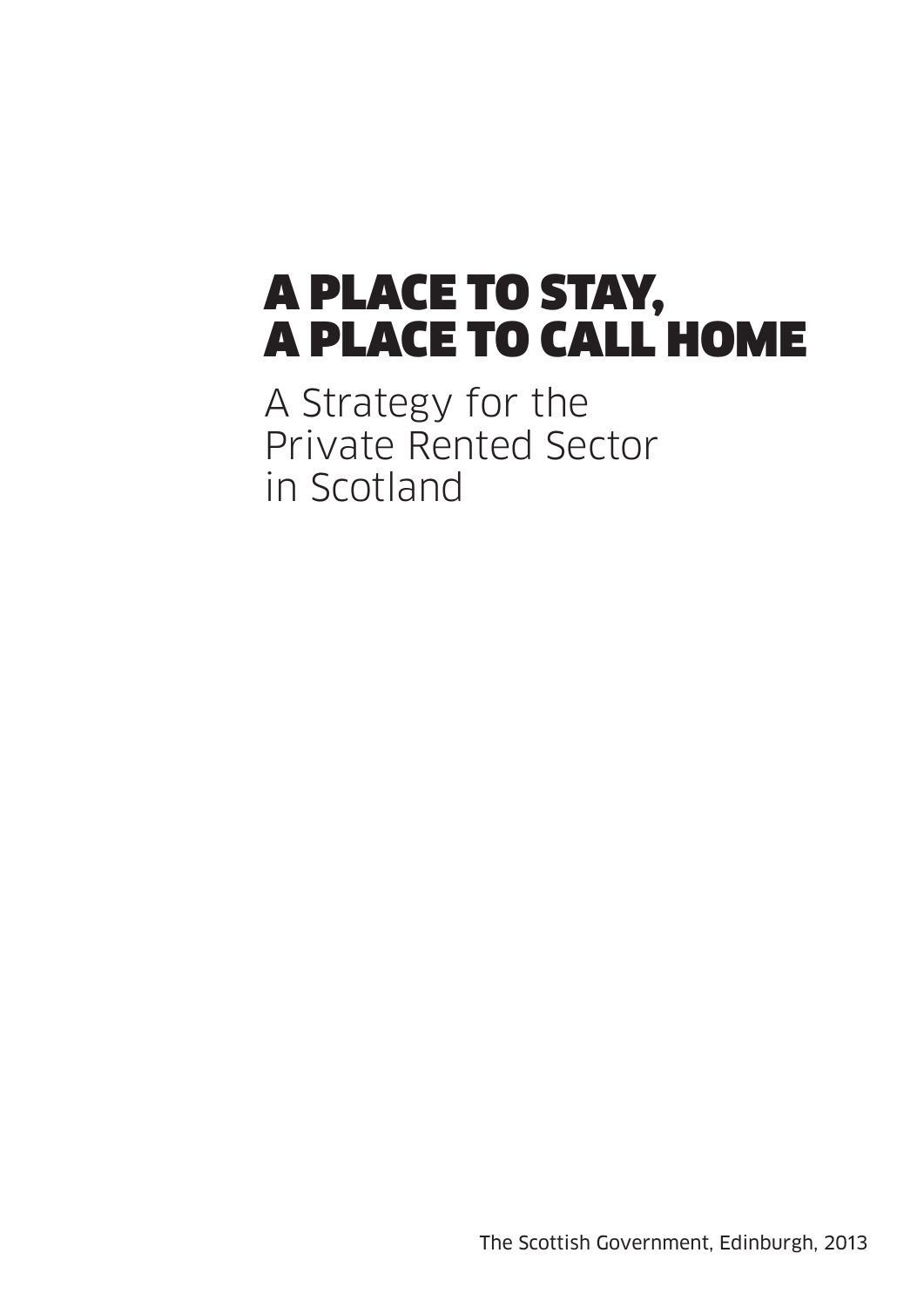© Crown copyright 2013

You may re-use this information (excluding logos and images) free of charge in any format or medium, under the terms of the Open Government Licence. To view this licence, visit **http://www.nationalarchives.gov.uk/doc/open-government-licence/**  or e-mail: **psi@nationalarchives.gsi.gov.uk**.

Where we have identified any third party copyright information you will need to obtain permission from the copyright holders concerned.

This document is also available from our website at **www.scotland.gov.uk**.

ISBN: 978-1-78256-548-2

The Scottish Government St Andrew's House Edinburgh EH1 3DG

Produced for the Scottish Government by APS Group Scotland DPPAS14134 (05/13)

Published by the Scottish Government, May 2013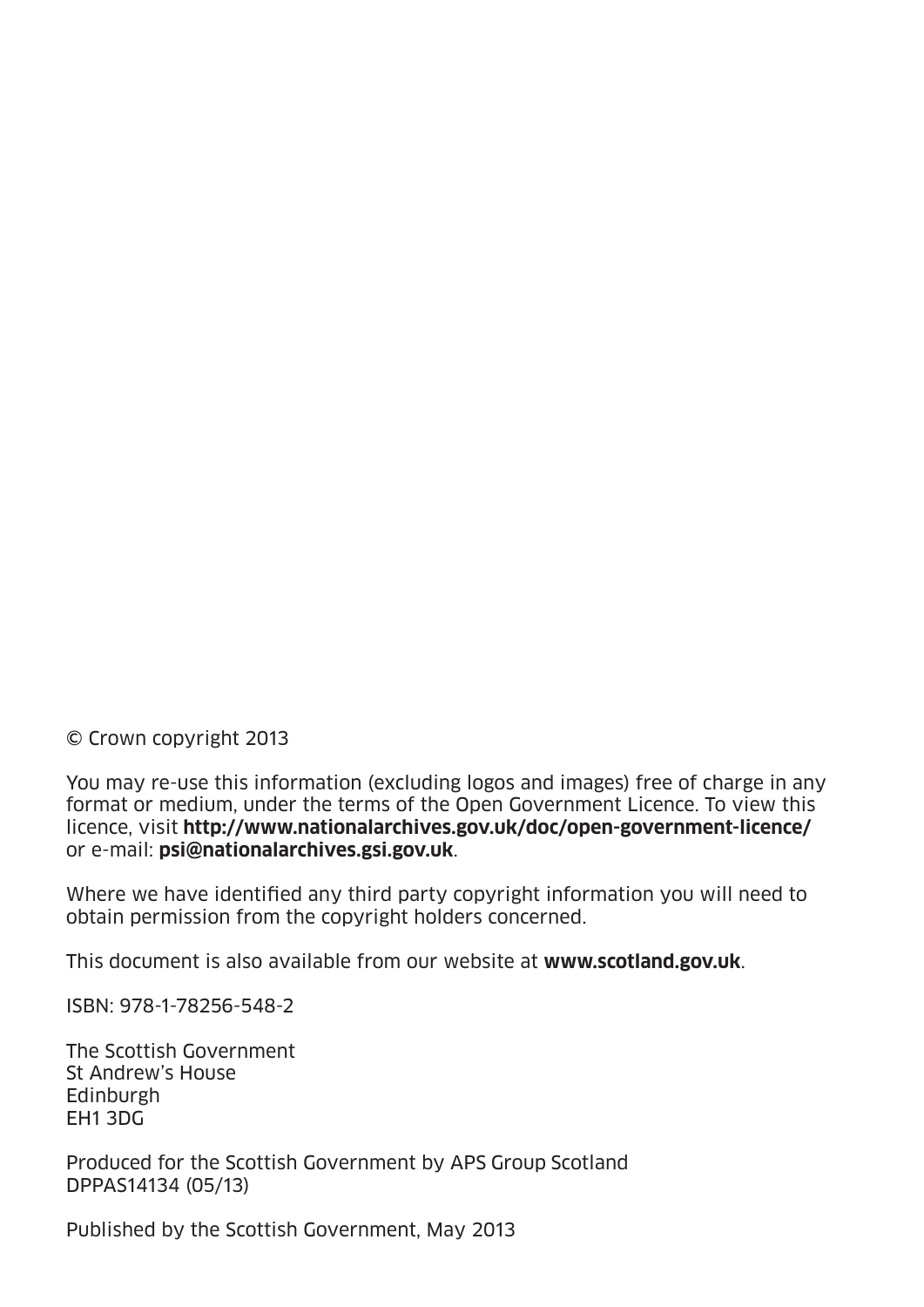#### Ministerial Foreword

Vision, Strategic Aims and Key Actions

#### Chapter One

Policy Context – Homes fit for the 21st Century and the National Performance Framework

#### Chapter Two

#### The PRS in Scotland

- $\blacksquare$  What is the Private Rented Sector?
- **n** The Scottish Housing Market
- **n** Private Rented Sector Profile
- $\blacksquare$  Tenant Profile
- **Landlord and Letting Agent** Profile

## Chapter Three

#### Improving Quality

- $\blacksquare$  The Current Regulatory Framework
- $\blacksquare$  Recent Legislative Action –The Private Rented Housing (Scotland) Act 2011
	- –Tenancy Deposit Schemes
- $\blacksquare$  Improving the Impact of Regulation and Enforcement –The Role of Landlord
	- Registration
	- –Tackling Bad Landlords Local Authority Led Partnership Working
	- –The Role of Letting Agents
	- –Better Access to Justice –The Private Rented Housing Panel (PRHP)
- **n** Improving Property Condition and Energy Efficiency

#### Chapter Four

## Delivering for Tenants and Landlords

- Tenancy Options –Effectiveness of the Tenancy Regime
- **n** Greater Consumer Awareness –Improved Consumer
	- Information and Advice
- **n** Supporting Vulnerable Tenants
	- –UK Government Welfare Reform

#### Chapter Five

### Enabling Growth and Investment

- $\blacksquare$  New Supply in the PRS
- **n** Creating Opportunities for Growth and Investment in Scotland
- **n** Support for Investment in the Private Rented Sector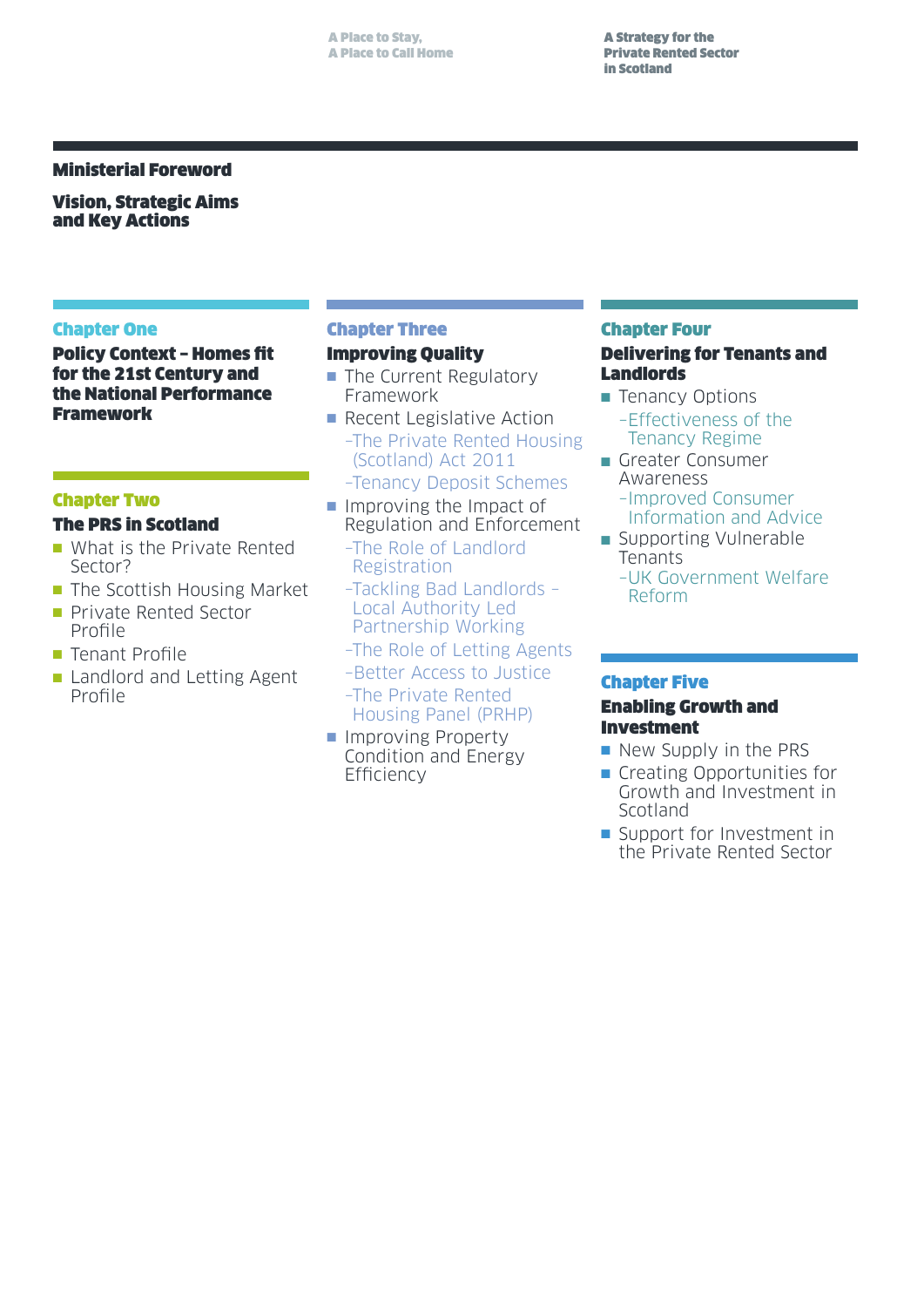A Strategy for the Private Rented Sector in Scotland



Margaret Burgess MSP Minister for Housing and Welfare

This Strategy sets out the Scottish Government's vision and strategic aims for the private rented sector (PRS). We want to work with our partners to further develop a sector that can deliver for Scotland's people and communities by providing high quality homes.

The private rented sector has always catered for a broad range of tenants. Recently, there has been growth in the number of younger people, including those with families, calling the PRS their home.

Ensuring that the sector can meet the needs of all households renting from private landlords, or seeking private rented accommodation, is a key theme in the Strategy.

Publication of this Strategy, the first focused on the PRS since devolution, was a commitment made in 'Homes Fit for the 21st Century', the Scottish Government's Strategy and Action Plan for Housing 2011–2020.

Working with our colleagues on the Scottish Private Rented Sector Strategy Group, chaired by Professor Douglas Robertson, we launched a consultation on a draft Strategy in 2012. I was delighted to see the level of interest in this policy area and the large number of informative and helpful contributions we received. All of these views and ideas have helped inform the Strategy.

The Strategy sets out an ambitious agenda, aimed at improving management standards and quality of service for tenants and prospective tenants, as well as enabling growth and investment in existing and new private rented stock.

The key actions in the Strategy will build on achievements to date, including the recent introduction of Tenancy Deposit Schemes to Scotland and clarification of the law on charging tenants premium payments.

We want to make the private rented sector in Scotland an attractive and affordable housing option for anyone who wishes to live in it. The flexibility and affordability it can offer a range of households is a key strength.

To ensure standards continue to rise, the Scottish Government is determined to support the development of a more targeted and effective regulatory framework. We want to work with good, professional landlords to help them prosper, but we are determined to tackle the practices of landlords who do damage to the image of the sector and undermine the cohesion of communities.

Just as the Scottish Government wants to set out a national vision for the sector, tenants have a role to play in improving the sector at a local level, by being well informed consumers helping to drive up the quality of service, as well as knowing their rights and responsibilities.

As the Minister for Housing and Welfare, I recognise the impact of the UK Government's Welfare Reforms on Scotland in general, and specifically the PRS. The Scottish Government will work with partners to do what it can within the current constitutional framework to minimise the negative impacts of these reforms.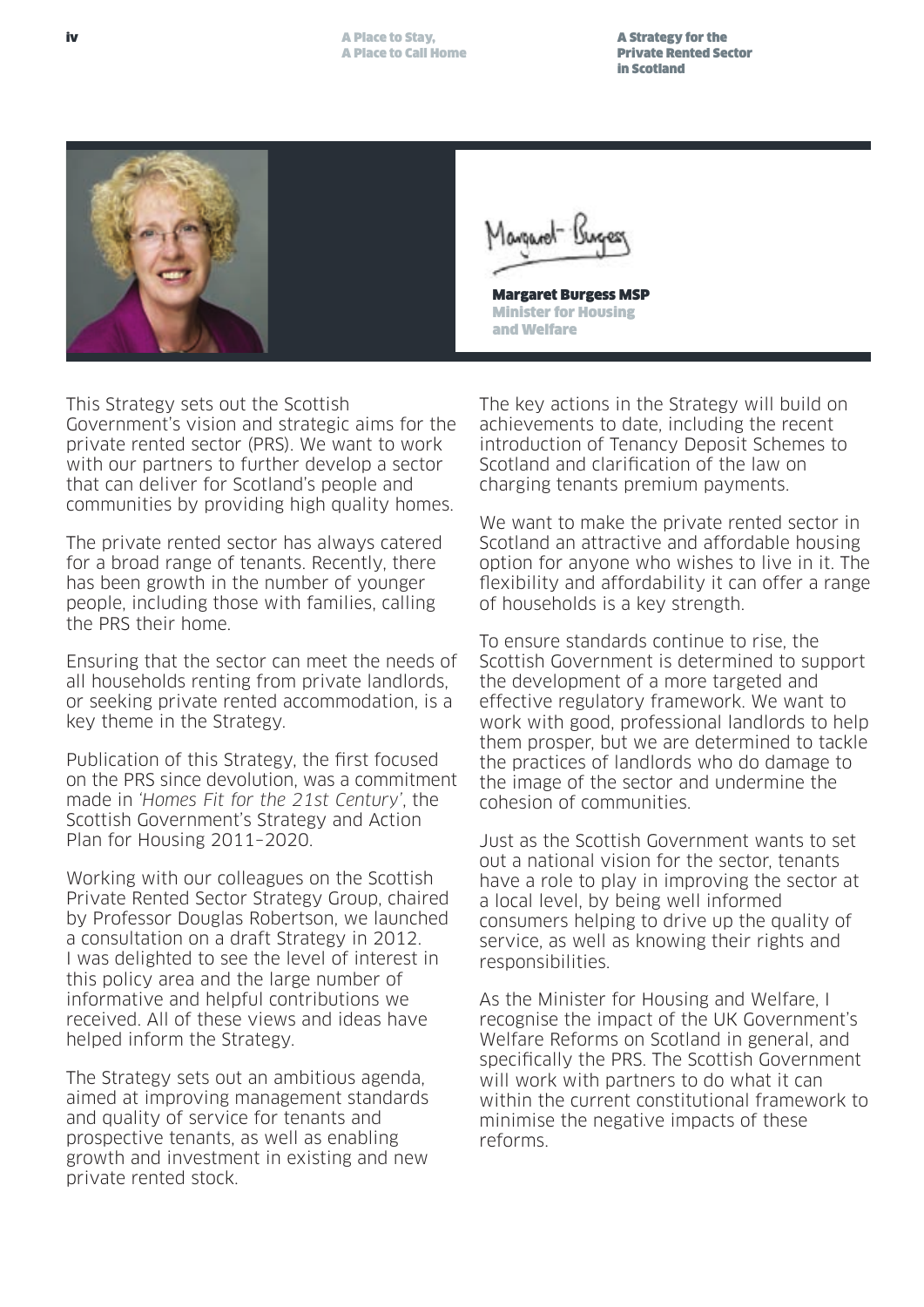## VISION, STRATEGIC AIMS AND KEY ACTIONS

This Strategy aims to improve and grow the private rented sector by enabling a more effective regulatory system, targeting tougher enforcement action and attracting new investment.

The Strategy has been informed by the work of the Private Rented Sector Strategy Group who helped the Scottish Government to produce and consult on a draft Strategy in 2012.

## VISION AND STRATEGIC AIMS

## THE VISION

<sup>"</sup> A private rented sector that provides good<br>quality homes and high management stand quality homes and high management standards, inspires consumer confidence, and encourages growth through attracting increased investment

In order to achieve this vision, three strategic aims have been identified:

- **to improve the quality** of property management, condition and service;
- **n** to deliver for tenants and landlords, meeting the needs of the people living in the sector; consumers seeking accommodation; and landlords committed to continuous improvement; and
- **to enable growth, investment** and help increase overall housing supply.

Progress towards meeting the vision and strategic aims will be made through taking forward ten key actions and assessing the PRS contribution to the achievement of the Scottish Government's Housing and Regeneration Outcomes, described in Chapter 1.

Informed by dialogue with the PRS Strategy Group, we have identified a number of strategic challenges involved in improving the PRS:

- $\blacksquare$  tackling the minority of landlords and tenants who act unlawfully or antisocially, and have a disproportionate impact on vulnerable communities and the reputation of the sector overall;
- $\blacksquare$  creating a regulatory framework that works for both tenants and landlords one that is effective, proportionate and sets standards to ensure quality but is also affordable and does not constrain growth;
- **n** ensuring that the sector meets the growing demand for private rented housing from a range of different household types;
- n encouraging tenants to think of themselves as consumers who can drive improvement within the sector; and supporting landlords to deliver improvements;
- **n** taking account of the needs of vulnerable tenants, particularly in light of the UK Government Welfare Reforms;

"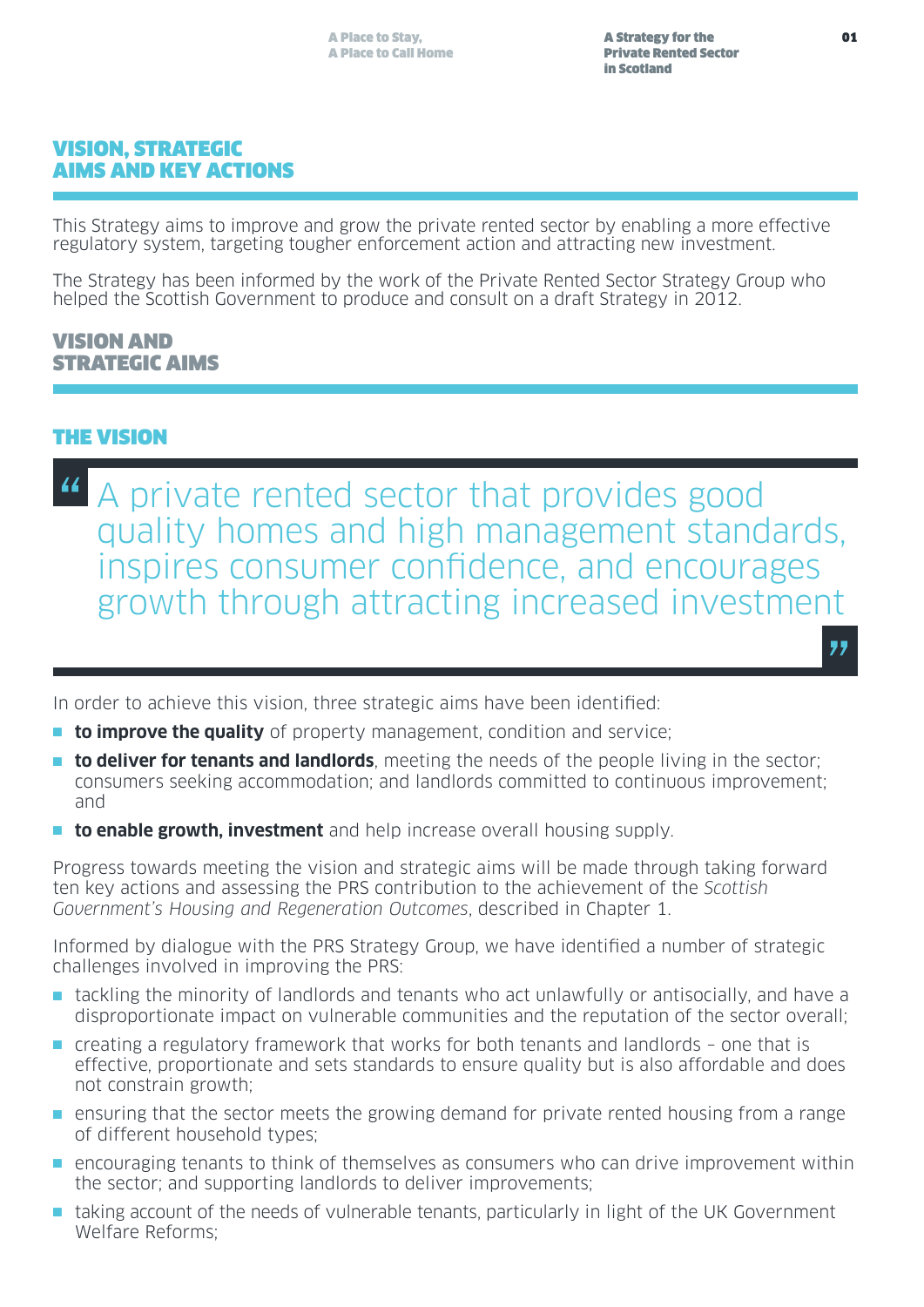- n attracting more investment to increase the supply of private rented housing and to improve physical quality, against a backdrop of challenging economic times; and
- **n** responding to the need for improved energy efficiency in PRS properties.

Addressing these challenges will not be easy. The Scottish Government does not have a monopoly on good ideas, in order to deliver on the vision for the sector, we will engage with all of our partners on their innovative ideas. Partnership working at all levels, national to local, will be essential in taking this work forward.

## Key Actions

The Scottish Government will work with our partners and stakeholders to take forward 10 key actions.

| <b>To improve PRS quality:</b>                                                                                                                                                                                                                                                                                                                                         |
|------------------------------------------------------------------------------------------------------------------------------------------------------------------------------------------------------------------------------------------------------------------------------------------------------------------------------------------------------------------------|
| Work with COSLA, individual local authorities, and landlords to<br>refine the landlord registration regime to identify new means<br>of targeting tougher enforcement action on the worst<br>landlords in the sector. Specifically by:                                                                                                                                  |
| ■ using learning from the work of the Govanhill Hub, and<br>other good practice across Scotland, to influence formation<br>of local partnerships to assist vulnerable communities and<br>individuals experiencing problems with bad landlord<br>practice; and                                                                                                          |
| $\blacksquare$ examining how the powers available to local authorities<br>might be enhanced, enabling them to take stronger, targeted<br>enforcement action in the most vulnerable communities.                                                                                                                                                                        |
| Work with all partners and stakeholders to identify the most<br>effective form for further regulation of the letting agent<br>industry in Scotland, considering legislative change where<br>required.                                                                                                                                                                  |
| Use findings from Scottish Government consultations on (i)<br>options for improving dispute resolution in rented housing,<br>including the potential creation of a new Housing Panel, and<br>(ii) proposals for reforms in the sheriff court, to inform action<br>aimed at improving redress for consumers, including<br>legislative change as required.               |
| Broaden access to the Private Rented Housing Panel to drive<br>greater compliance with the Repairing Standard by seeking to<br>enable new third party reporting rights for local authorities<br>and other relevant bodies.                                                                                                                                             |
| Publish a Sustainable Housing Strategy in 2013, bringing<br>together policies on climate change, energy efficiency, fuel<br>poverty, planning and the built environment. In addition, work<br>with stakeholders to develop options for setting minimum<br>energy efficiency standards in private sector housing, ahead of<br>public consultation on draft regulations. |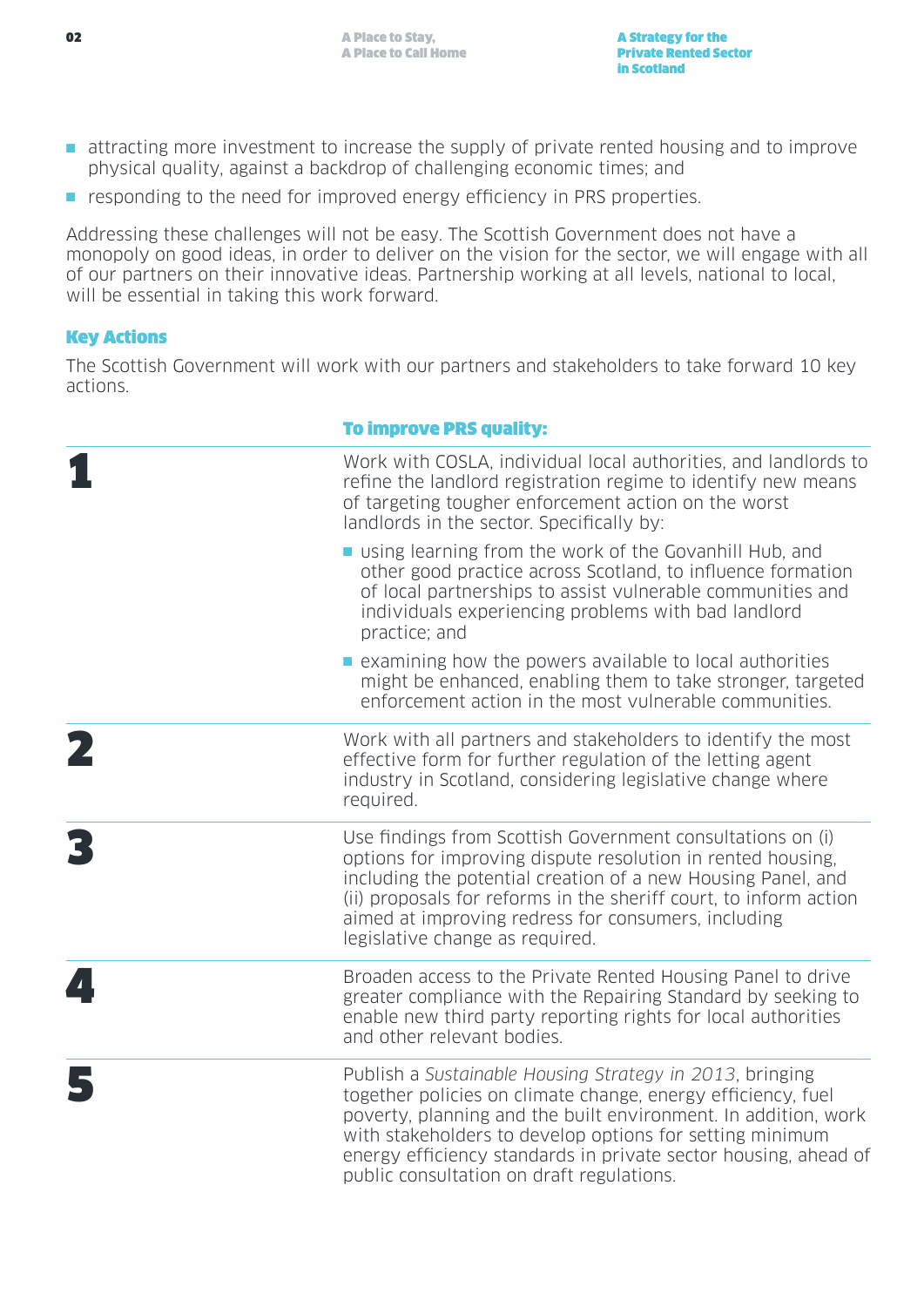## To create a sector that can deliver for Tenants and Landlords

| Consult with all stakeholders to examine the suitability and<br>effectiveness of the current private rented sector tenancy<br>regime, considering legislative change where required.                                                                                                                                             |
|----------------------------------------------------------------------------------------------------------------------------------------------------------------------------------------------------------------------------------------------------------------------------------------------------------------------------------|
| Work with stakeholders to develop an online information hub<br>aimed at tenants and landlords in the private rented sector.<br>This will provide a 'one stop shop' for accessible information<br>and advice on the private rented sector.                                                                                        |
| Monitor the impact of UK Government Welfare Reforms on the<br>sector as it progresses and continue to work with COSLA and<br>other stakeholders to support the sector to respond.                                                                                                                                                |
| To enable growth and investment                                                                                                                                                                                                                                                                                                  |
| Consider, with local authorities, how a better understanding of<br>the need for private rented housing and its role within overall<br>housing supply can be developed and integrated into Local<br>Housing Strategies, informing and influencing future<br>investment decisions by pension funds and institutional<br>investors. |
| Continue to drive actions set out in 'Homes fit for the 21st<br>Century' to encourage growth and investment in the PRS by:                                                                                                                                                                                                       |
| engaging with landlord representative bodies, prospective<br>institutional investors, pension funds, the construction<br>sector and registered social landlords to identify suitable<br>business and investment models enabling opportunities for<br>investment in new private homes for rent in Scotland; and                   |
| continuing dialogue with the UK Government on reserved<br>matters where a change in the taxation system will<br>stimulate investment in new or existing PRS housing.                                                                                                                                                             |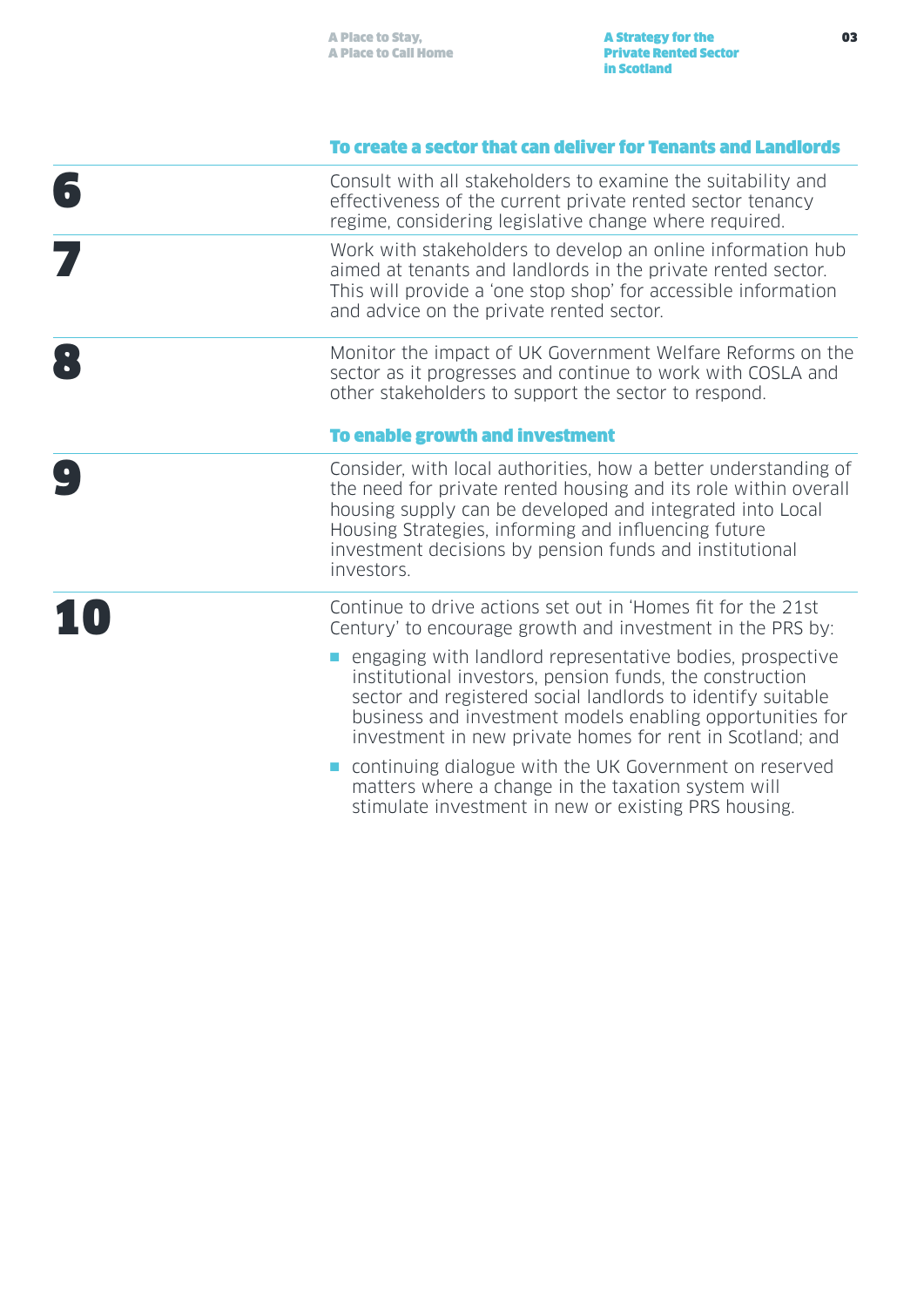# CHAPTER 1 POLICY CONTEXT

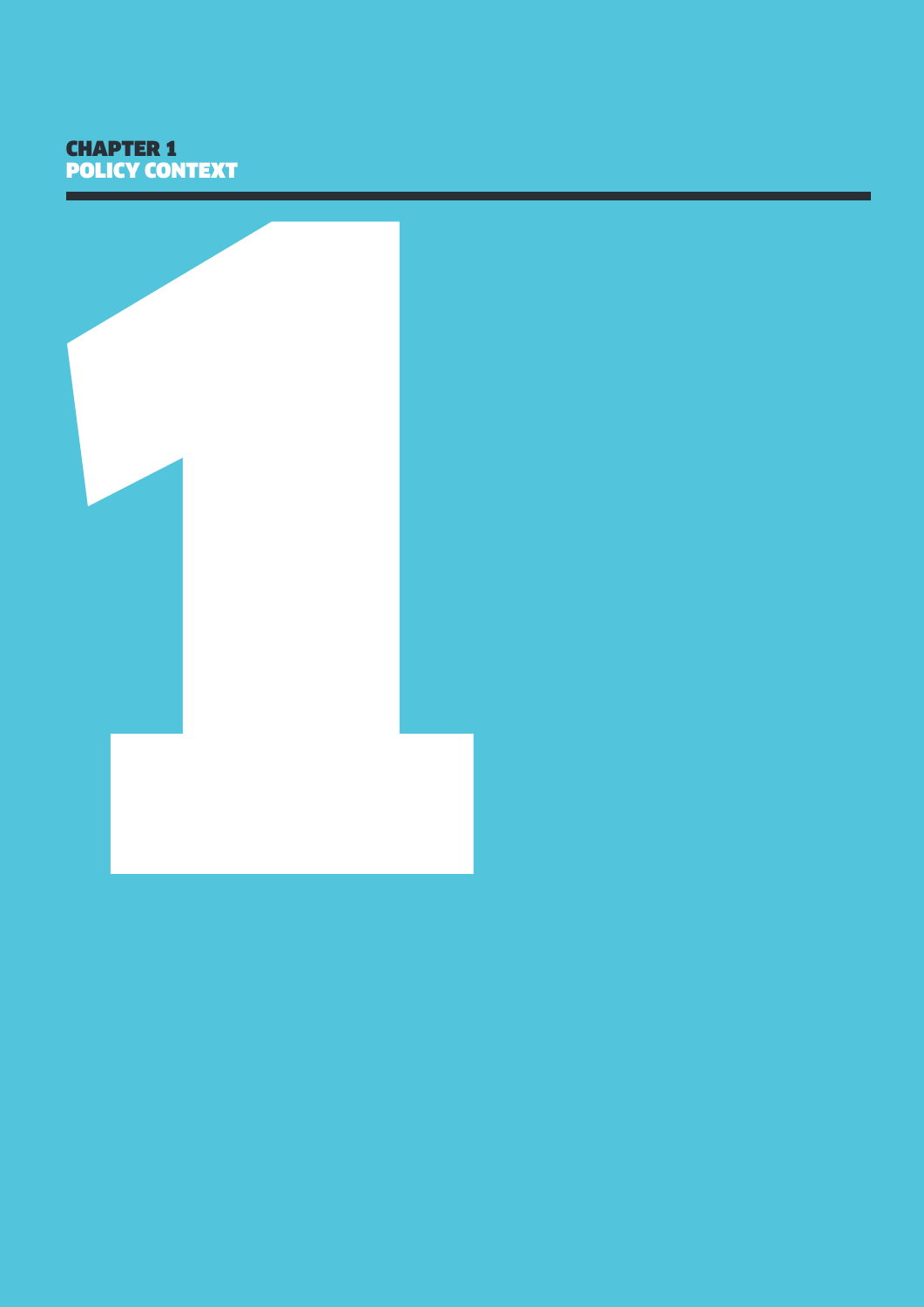# POLICY CONTEXT

This document describes a Strategy for the private rented sector in Scotland. It is set within the broader context of the Scottish Government's outcome-based approach, including the overarching National Performance Framework and the Housing and Regeneration outcomes framework. It follows on from policy commitments made in the Scottish Government's Strategy for Housing - 'Homes fit for the 21st Century'  $(2011 - 2020)^1$ .

#### Homes fit for the 21st Century

The Scottish Government's Housing Strategy was published in February 2011. The Strategy presents an ambitious agenda to increase new supply of housing, and to enhance the quality and sustainability of our existing housing stock and the surrounding neighbourhoods.

The Scottish Government is committed to taking a tenure neutral approach to housing and promoting mixed tenure communities, seeking sustainable choices for all rather than encouraging one particular tenure.

The Strategy emphasised the importance that housing plays in the physical, economic and social fabric of Scotland, and in delivering the Scottish Government's Purpose of sustainable economic growth. This was highlighted by Scottish Ministers in the foreword to that Strategy:

**"Housing is about more than simply bricks and mortar. From children needing space to play and learn, to those seeking to buy or rent, to those requiring adaptations to continue living in their homes, housing touches everyone's lives, and in different ways. We believe that everyone should have a safe, warm home which they can afford, and we are committed to ensuring that this becomes a reality."**

#### Scotland's National Performance Framework

Housing plays an integral part in achieving the Scottish Government's Purpose "…to focus government and public services on creating a more successful country, with opportunities for all of Scotland to flourish, through increasing sustainable economic growth."

The National Performance Framework outlines the outcomes-based approach to delivery of this Purpose. An outcomes approach shifts the focus of policy from processes and inputs, to a greater emphasis on the impact that the policy and its delivery has on the quality of life and experience for the people of Scotland.

As outlined in Figure 1 on the following page, the Purpose is the overarching ambition for Scotland. This is supported by Purpose Targets, demonstrating progress towards the Purpose; Strategic Objectives, describing the focus of actions; and National Outcomes, describing in more detail what the Scottish Government wants to achieve. The National Indicators and targets track progress towards the achievement of the National Outcomes and ultimately the delivery of the Purpose. Further information is available on the Scottish Government website2.

<sup>1</sup> Scottish Government (2011) Homes fit for the 21st Century<http://www.scotland.gov.uk/Topics/Built-Environment/Housing/reform>

<sup>2</sup> http://www.scotland.gov.uk/About/Performance/purposestratobjs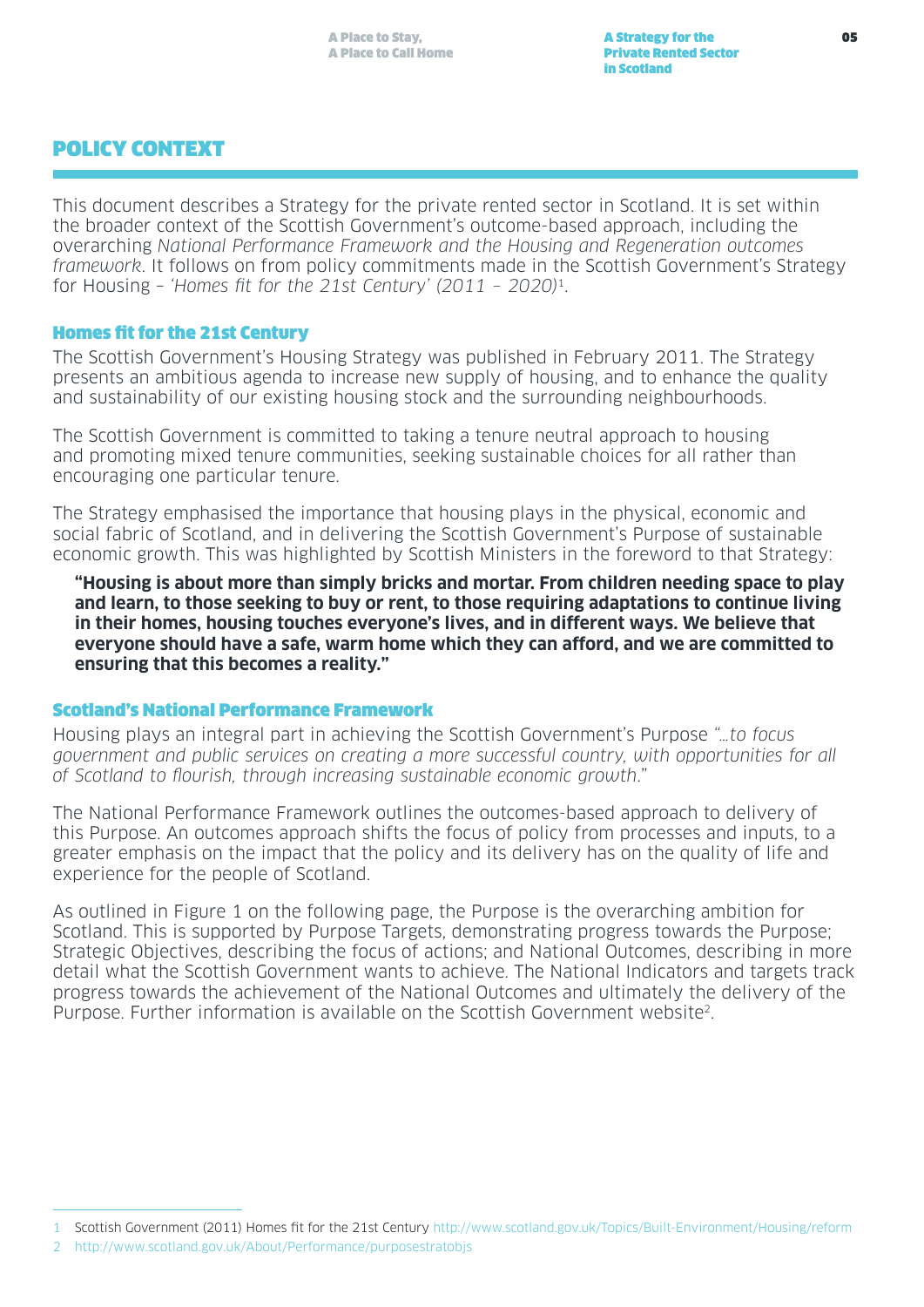



The Concordat between local government and the Scottish Government, agreed in 2007, established a new relationship between national and local government based on greater autonomy for councils to use their resources to drive progress on the outcomes featured in the National Performance Framework. This enables local government to set out local priorities for service delivery, including housing, in a Single Outcome Agreement (SOA).

#### Housing and Regeneration Outcomes Framework

The Housing and Regeneration Outcomes Framework supports the Scottish Government's National Performance Framework, with a focus on homes and communities. The Scottish Government's vision for housing in Scotland is for "…a Scotland where all people live in high quality sustainable homes that they can afford and that meets their needs." Four Housing and Regeneration outcomes have been identified as being crucial to achieving this vision:

- $\blacksquare$  a well-functioning housing system;
- $\blacksquare$  high quality, sustainable homes;
- n homes that meet people's needs; and
- **E** economically, physically and socially sustainable communities.

The operation and growth of the PRS contributes to all four of these outcomes. Therefore, achieving the vision and strategic aims for the sector set out in this Strategy is important for achieving the outcomes and vision for all housing in Scotland, and contributing to the Scottish Government's Purpose and National Outcomes.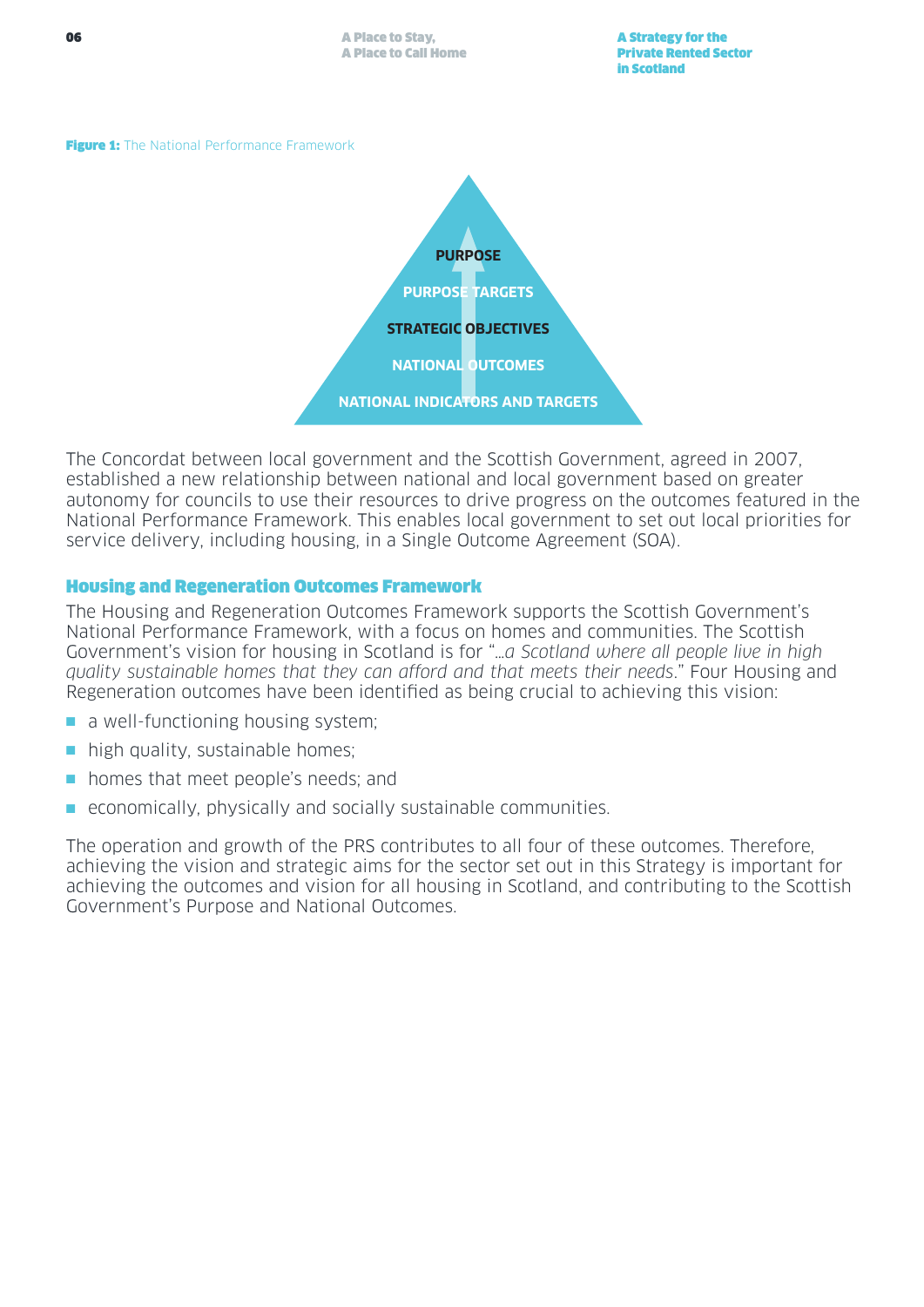# CHAPTER 2 THE PRS IN SCOTLAND

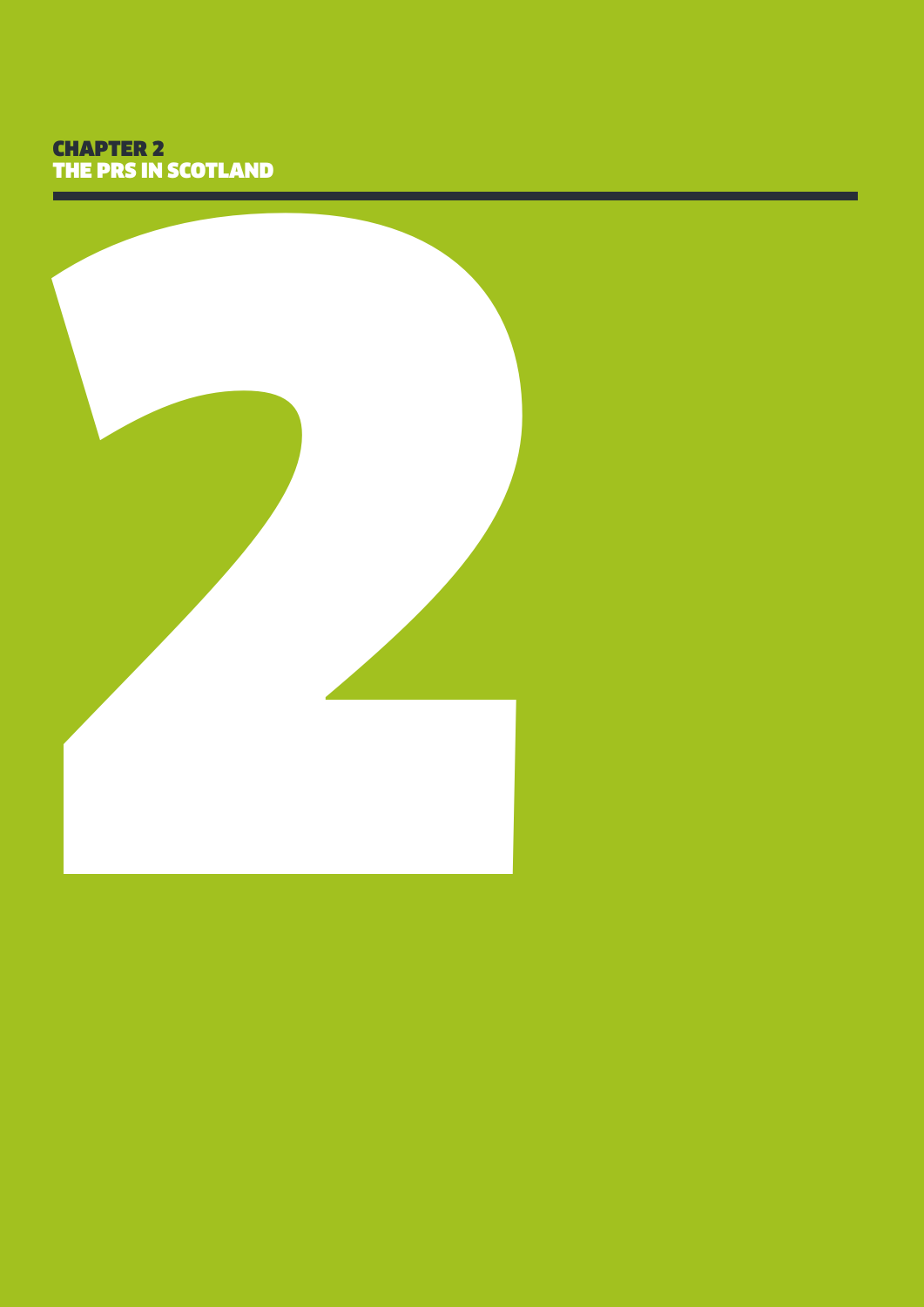# THE PRS IN SCOTLAND

The private rented sector in Scotland has undergone significant recent change. This chapter examines the profile of the PRS, the drivers of change and the current market context which will influence development of the sector in future.

Commentary draws on the supporting analytical paper 'Evidence Review of the Private Rented Sector in Scotland<sup>'3</sup>, which provides information on key statistics and trends.

### What is the Private Rented Sector?

The private rented sector is a housing tenure with properties owned and let by private landlords on the open market. Most tenancies in the PRS are let under the assured tenancy regime, which came into effect from 2 January 19894. Within that, the vast majority of lets are Short Assured Tenancies.

There were an estimated 267,000 households in the private rented sector in 2011, accounting for 11% of households in Scotland<sup>5</sup>. In some parts of Scotland, the proportion of local housing stock accounted for by the PRS is significantly higher. In Glasgow, the City Council estimates that private rented housing accounted for 19% of all dwellings in 20126.

In the recent past, the sector was viewed as a tenure most suitable for those seeking flexibility in their living arrangements. In this sense, the PRS has been viewed as a 'transitional' housing option on the way to owner occupation or social housing.

Since the credit crunch, the role of the PRS is being re-evaluated by many as a longer-term housing option.

#### The Scottish Housing Market

As a result of the credit crunch, the Scottish economy experienced a recession during 2008- 09 and in 2012, and subsequent growth has been weak. Such economic uncertainty has had a considerable impact on the housing market, where credit is much harder to secure (in particular for first-time buyers), and the 'Buy-to-Let' mortgage market is more constrained.

Home ownership has become harder to access for many. House sales have halved over the past few years, while house prices have remained relatively stable.

Research by the Joseph Rowntree Foundation<sup>7</sup> predicts that by 2020, the private rented sector will house 37% of all young people in the UK. The Institute of Public Policy Research (IPPR)<sup>8</sup> also recently highlighted the social impact this market context may have on the current generation of young people.

Growth in the PRS in recent years may be viewed both in the context of the housing boom years between the late 1990s and mid 2000s, and as a consequence of housing market conditions in the post-credit-crunch era. During the boom years, growth was facilitated by the easy availability

<sup>3</sup> Scottish Government (2012) Evidence Review of the Private Rented Sector in Scotland <http://www.scotland.gov.uk/Topics/Built-Environment/Housing/privaterent/evidencereview>

<sup>4</sup> There remains a small number of 'regulated tenancies', under the Rent (Scotland) Act 1984, where tenants have a right to a 'fair rent' assessed by a Rent Officer from the Rent Service Scotland (RSS)

<sup>5</sup> Scottish Household Survey 2011

<sup>6</sup> <http://www.glasgow.gov.uk/CHttpHandler.ashx?id=14215&p=0>

<sup>7</sup> Housing Options and Solutions for Young People in 2020

<sup>8</sup> No Place to Call Home: The Social Impacts of housing undersupply on young people (IPPR, 2012)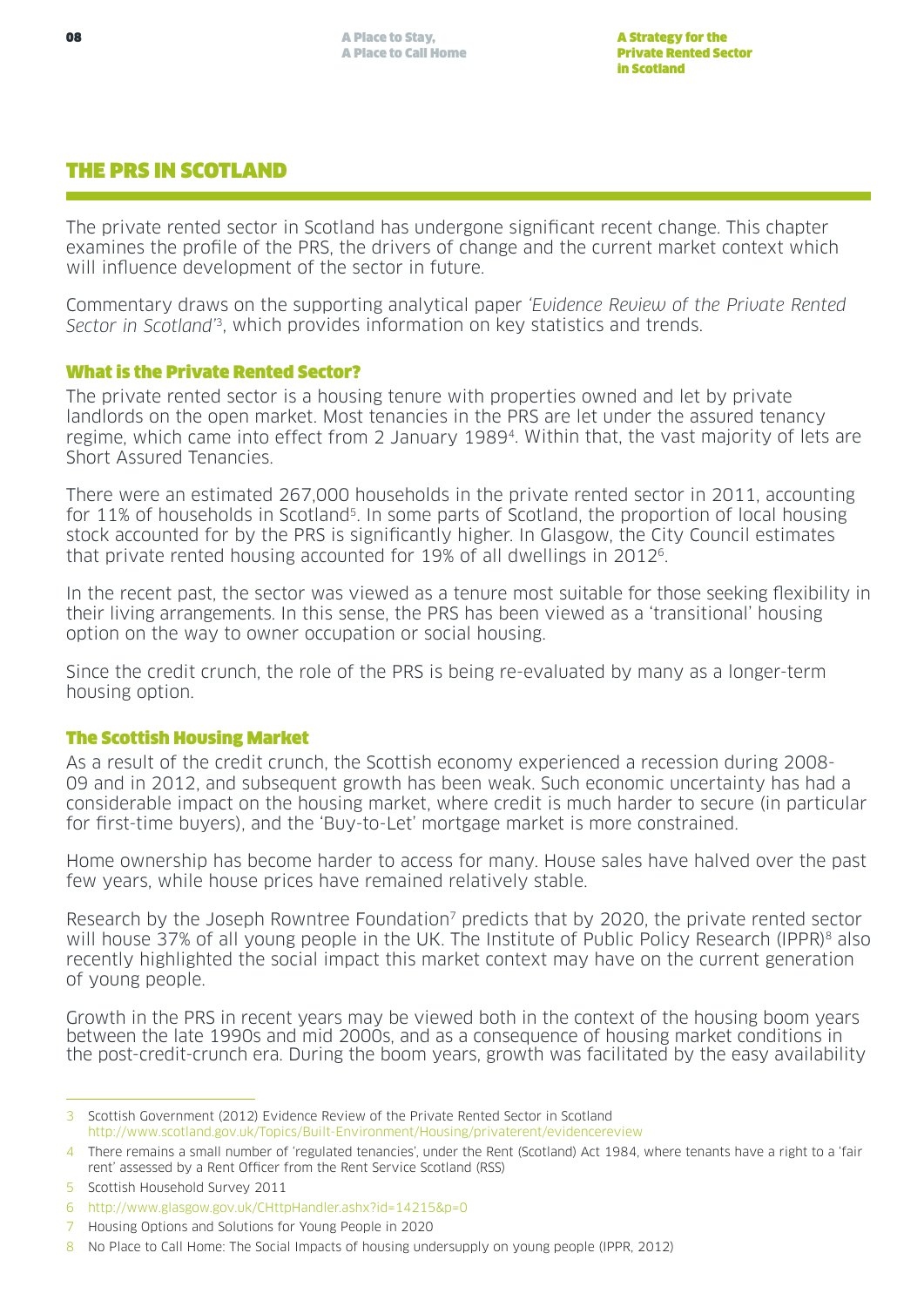of credit and 'Buy-to-Let' mortgages. Post-credit-crunch growth has been fuelled by stagnation in the housing market with many 'accidental landlords' entering the sector unable to sell properties.

The effect on the housing market, five years after the credit crunch, has persisted leading many to view this as a period of market re-adjustment that will continue for the foreseeable future.

As well as evident challenges, this may also present an opportunity to create a more sustainable housing market. The pre-credit-crunch period saw rapid growth as part of a burgeoning and volatile housing market, where returns on investment were seen primarily through the lens of capital accumulation from the sale of property. The new housing market context may provide a more solid foundation to build on, with less volatility, where returns for landlords and other investors are realised through steady rental income.

#### Private Rented Sector Profile

Over the last 12 years, the private rented sector has grown both proportionately and in absolute numbers. Up to 2007, when the social housing sector was reducing, both the private rented sector and the owner occupied sector increased. Since 2007, the private rented sector has continued to grow, while the owner occupied sector has begun to decline. Overall, the private rented sector has more than doubled, from 115,000 dwellings (5% of all homes) in 1999, to 267,000 (11% of all homes) in 2011 (see Table 1).

| <b>Total</b>   | 100  | 100           | <b>100</b>    | 100           | 100           | 100           | <b>100</b> | 100  |
|----------------|------|---------------|---------------|---------------|---------------|---------------|------------|------|
| Other          |      | $\mathcal{P}$ | $\mathcal{L}$ | $\mathcal{P}$ | $\mathcal{L}$ | $\mathcal{P}$ |            | 2    |
| Private Rented | 5    | 6             | 6             | 8             | 9             | 10            | 11         | 11   |
| Social Rented  | 32   | 28            | 26            | 25            | 23            | 22            | 73         | 23   |
| Owner Occupied | 61   | 64            | 65            | 66            | 66            | 66            | 65         | 64   |
|                | 1999 | 2001          | 2003          | 2005          | 2007          | 2009          | 2010       | 2011 |

**Table 1:** Percentage tenure breakdown of Scottish housing stock

Column percentages. Source: Scottish Household Survey

Many of these new PRS properties will have come from transfer of existing stock from other tenures. One of the key challenges for the future is to create a sector where PRS growth will be accelerated by the supply of new housing. Chapter 5 will look in further detail at growth of the PRS.

#### Tenant Profile

The PRS is a diverse sector with a broad customer base, highlighting its role in meeting a wide range of housing need and demand. It is recognised as providing a good housing option for those requiring flexibility in terms of employment, for students and for those setting up homes for the first time9. However, in recent years, the sector has also become a housing option for those seeking longer-term accommodation.

Core demand for private rented housing comes from households requiring transitional accommodation<sup>10</sup> and living in the PRS is recognised as a life-cycle stage for many tenants<sup>11</sup>.

<sup>9</sup> Crook T, Kemp P and Ferrari E (2009) Views and experiences of landlords in the private rented sector. Review of the private rented sector volume 3. Scottish Government

<sup>10</sup> Strachan V and Donohoe T (2009) Views and experiences of tenants in the private rented sector in Scotland. Review of the private rented sector volume 2. Scottish Government.

<sup>11</sup> Ball M (2010) The UK private rented sector as a source of affordable accommodation. Joseph Rowntree Foundation Housing Market Taskforce. [www.jrf.org.uk](http://www.jrs.org.uk/)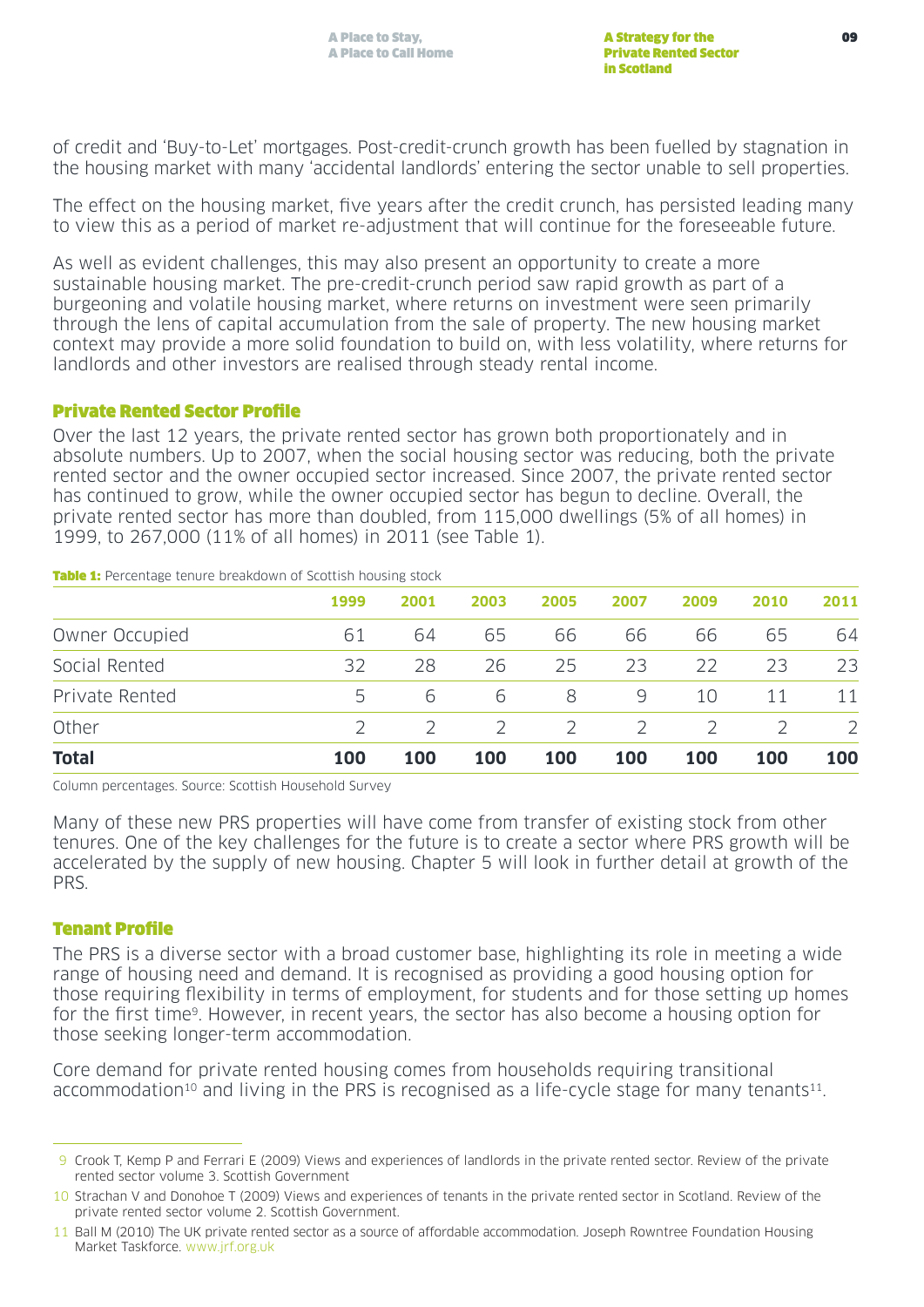Students form a significant proportion of the tenants in the PRS at 14%<sup>12</sup> in Scotland<sup>13</sup>. This group accounts for the vast majority of those living in Houses in Multiple Occupation (HMOs). There has been an increase in the number of students attending further and higher education establishments in recent years, which has increased demand for private renting in particular areas.

The PRS has also been recognised as attracting a 'young professional' sub-market as younger, relatively affluent, households choose to rent privately rather than buy<sup>14</sup>.

Many newly formed households, including those following relationship breakdown, also tend to start in the PRS15.

Immigration has also contributed to increased demand for private renting, particularly because immigrant households tend to be in the younger age ranges, and are more likely to rent<sup>16</sup>.

In the post-credit-crunch era, the PRS is likely to continue to provide homes for young people in the longer term. The proportion of the 16-34 age group within the PRS in Scotland has expanded rapidly – from 13% in 1999 to 34% in 2011 – while owner occupation for this age group has decreased from 53% to 40% over the same period.

Assuming that current market conditions persist, the PRS is likely to become the main tenure for this age group. This has led many commentators to coin the phrase 'Generation Rent', young people trying to save for a deposit in difficult economic times to get on the property-owning housing ladder. This is likely to have a significant social impact for this generation.

Part of the challenge set out in this Strategy is to ensure that the sector meets the growing demand for private rented housing from a range of different household types, including providing a suitable housing option for those with children. The PRS now provides a home for 13% of all households with children in Scotland. The proportion of PRS households with children has risen from 20% in 1999 to 27% in 2011, with an estimated 72,000 households in the sector now with children<sup>17</sup>

## Landlord and Letting Agent Profile

The majority of landlords in the private rented sector in Scotland own a small number of properties. In 2009, just over 4 in 5 (84%) of PRS dwellings were owned by 'individuals, a couple or a family', while 14% were 'owned by a company, partnership or property trust', and 2% owned by an institution $18$ .

In terms of the number of properties, around 7 in 10 (70%) of landlords own one property, and the vast majority (95%) between one and five properties. However, the 5% of landlords that own more than five properties own a larger share of the sector, around two-fifths (40%).

It is important to recognise the pattern of relatively small-scale ownership, as this has implications for engaging with the landlord community.

<sup>12</sup> Evidence Review of the Private Rented Sector in Scotland 2012

<sup>13</sup> Of those in Further or Higher Education, 68% live in the PRS

<sup>14</sup> See reference 10

<sup>15</sup> See reference 10

<sup>16</sup> See reference 11

<sup>17</sup> Scottish Household Survey (2011)

<sup>18</sup> Scottish Government Review of the Private Rented Sector (2009)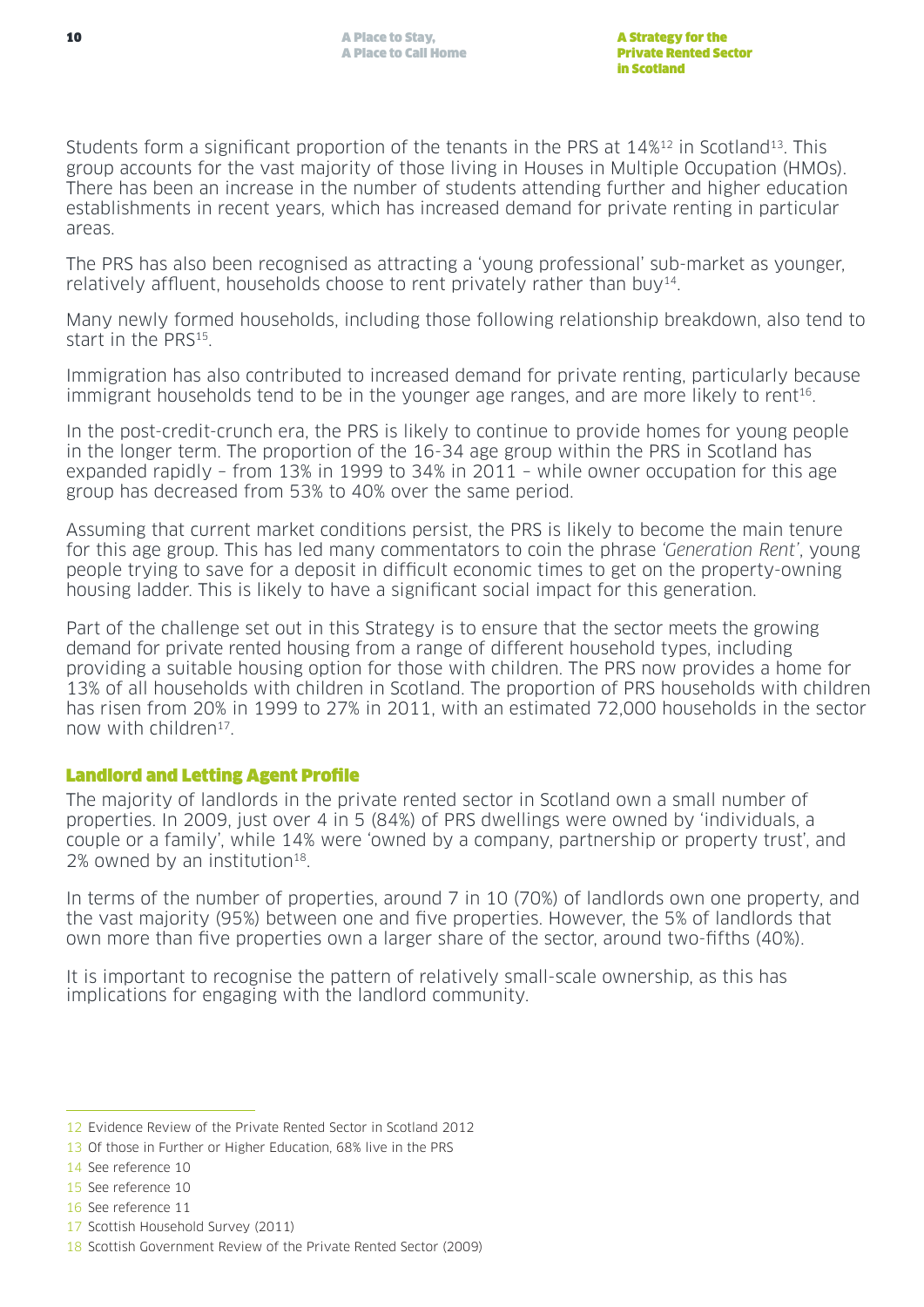Many landlords, in particular those entering the sector in recent years, might be letting a property they have inherited or been unable to sell. There also remain a significant number of 'Buy-to-Let' landlords in the sector, who invested during the housing boom years and were a significant driver in the sector's expansion.

Evidence from the 2009 Review of the Private Rented Sector suggested that rental income does not necessarily provide landlords with an adequate rate of return, with many expecting a capital gain when they sell a property.

Landlords seeking return on investment from rising house prices, rather than income from rent, are likely to face a significant adjustment in today's market.

In order to achieve the vision and aims that we have for the sector, we recognise the challenges that many landlords are facing and the benefit of supporting and encouraging landlords to invest in their properties to improve overall standards.

### **Letting Agent Profile**

The scale of the letting agent industry in Scotland has grown in recent years and provides a range of property management services to landlords in the sector. The letting agent sector is a varied one comprising solicitors, estate agents and accommodation agencies.

It is estimated that there are around 500 letting agents businesses in Scotland, accounting for around 50% of all annual lettings<sup>19</sup>. These businesses are involved in around 150,000 private lettings in Scotland per year<sup>20</sup>.

In a sector with such a large number of small-scale landlords, the letting agent industry already plays an important role in providing a wide range of services and assisting the delivery of high quality services to tenants and prospective tenants. Such services can help ensure that a landlord meets their regulatory responsibilities and also enable effective management and maintenance of privately rented properties.

<sup>19</sup> CityLets Data Source (www.citylets.co.uk)

<sup>20</sup> Ball M (2010) The UK private rented sector as a source of affordable accommodation. Joseph Rowntree Foundation Housing Market Taskforce. [www.jrf.org.uk](http://www.jrs.org.uk/)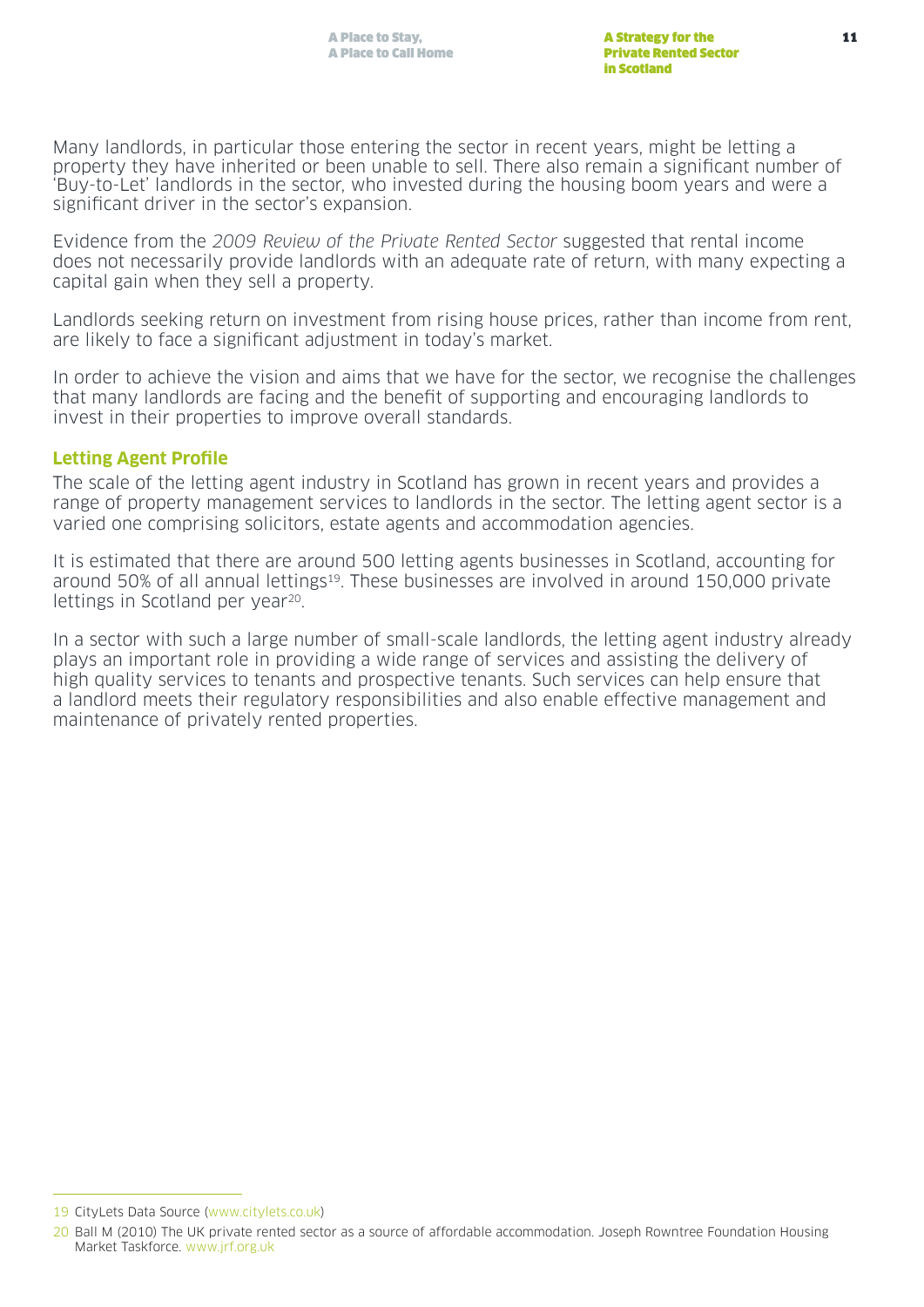# CHAPTER 3 IMPROVING QUALITY

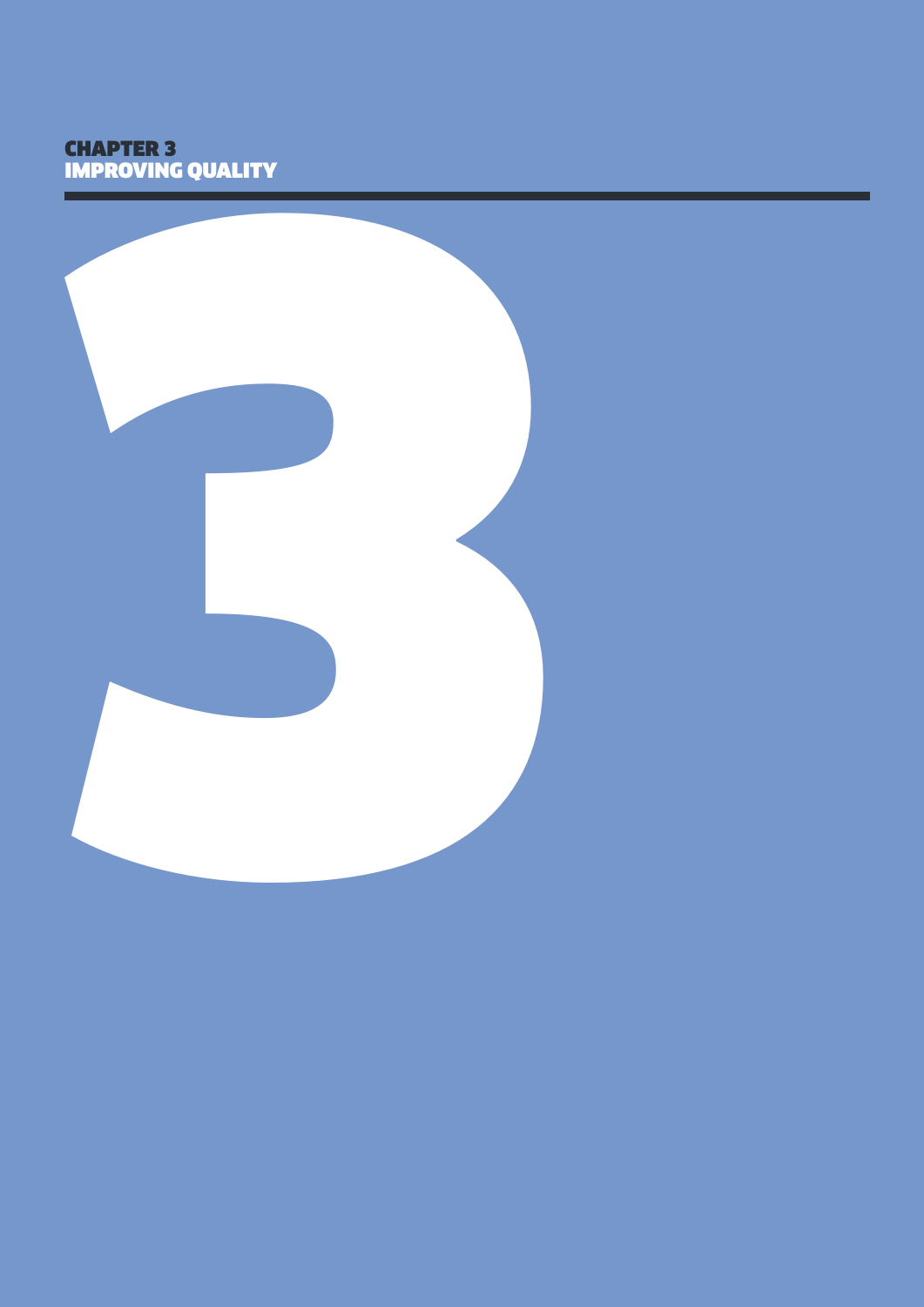# IMPROVING QUALITY

This chapter examines how the Scottish Government, working with its partners, can help improve standards of service provision and the experience of renting in the sector.

#### The Current Regulatory Framework

The diagram below highlights the main provisions governing regulation of the private rented sector in Scotland, and when they were introduced.

#### Figure 2: The PRS Regulatory Framework



Different opinions are held on the adequacy or impact of the range of measures that regulate Scotland's PRS. Regulation plays an important role in the effective functioning of the sector. The Scottish Government wants to ensure that the regulatory regime in place is effective and feedback from the consultation on a draft Strategy has been considered carefully.

#### The Scottish Private Rented Sector Strategy Group

As part of its work in developing a consultative Strategy, the Scottish Private Rented Sector Strategy Group helped identify a number of key issues for landlords, tenants and local authorities in relation to the private rented sector regulatory framework: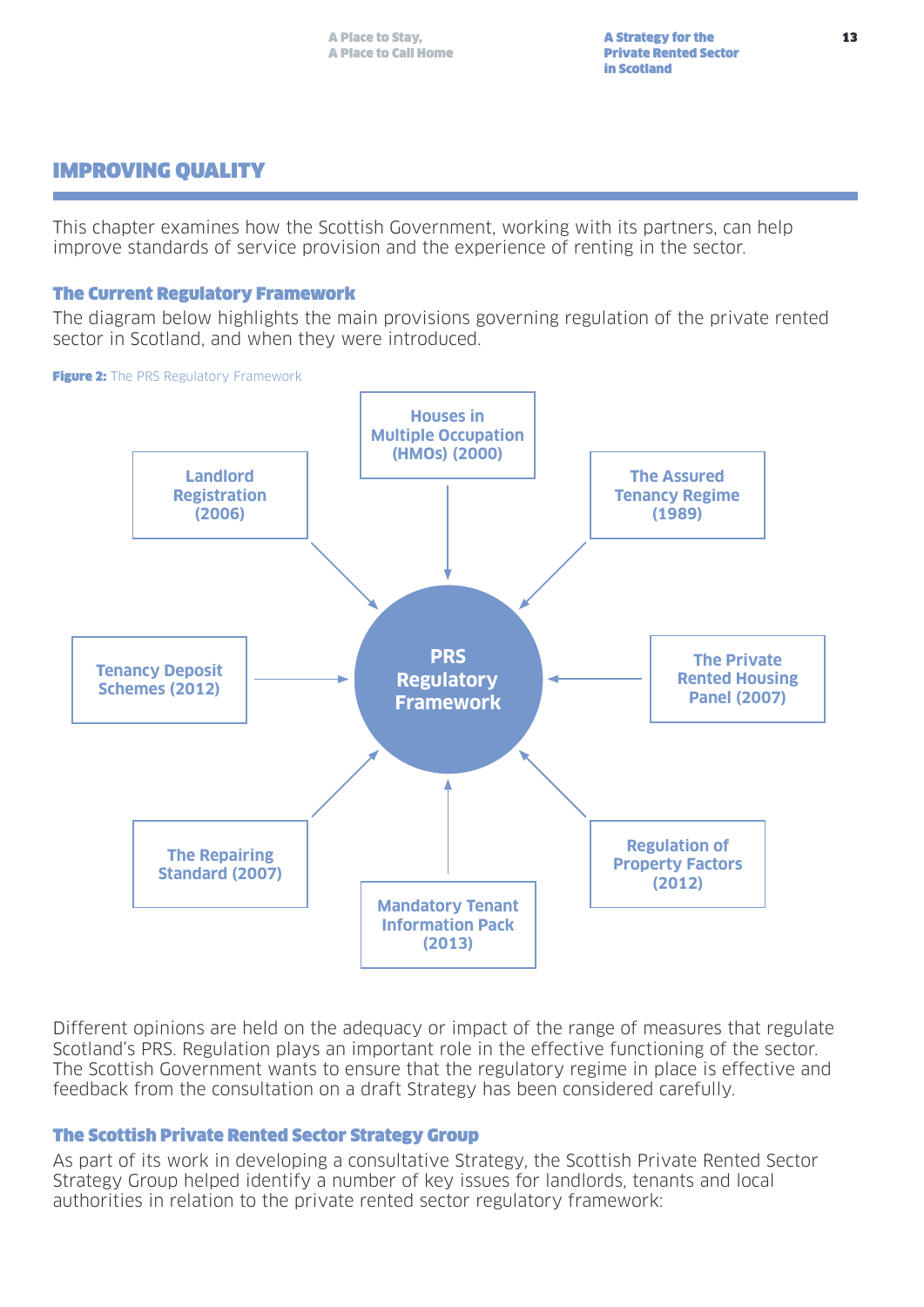#### Table 2: PRS Strategy Group Key Issues on the Regulation of the Sector

| <b>Tenants</b>           | access to more effective redress or dispute resolution when<br>disagreements arise between landlord and tenant about<br>quality of management or property condition;<br>$\blacksquare$ the current tenancy regime not providing adequate security<br>for some; and<br>poor quality of service and illegal fee charging by some<br>letting agencies.                                         |
|--------------------------|---------------------------------------------------------------------------------------------------------------------------------------------------------------------------------------------------------------------------------------------------------------------------------------------------------------------------------------------------------------------------------------------|
| <b>Landlords</b>         | many feel the current regulatory format to be unfairly<br>balanced towards placing the burden on landlords;<br>swifter access to legal redress when issues arise (i.e.<br>evictions, antisocial behaviour etc);<br>improved arrangements for recovery of possession; and<br>tackling the small minority of landlords who operate<br>illegally and may be linked to wider criminal activity. |
| <b>Local Authorities</b> | resources to effectively enforce the law to tackle poor<br>landlords:<br>length of time for cases to be dealt with by the court and<br>difficulties in retaining witnesses to provide evidence; and<br>lack of priority given within the criminal justice system to<br>housing related cases.                                                                                               |

#### Consultation feedback

A key message from the consultation was that regulation, in order to be fully effective, requires robust enforcement.

Local authority responses focused on the role of landlord registration, with many suggesting that it had to be used more effectively and no longer in a 'light touch' way. Lack of resources in enforcing landlord registration was commonly cited as a key reason for a lack of success in tackling the worst landlords.

More targeted enforcement was also highlighted, in particular to tackle worst practices in the sector by a minority of landlords. Many respondents stated that for the worst landlords, non-legislative action would not be effective at tackling their poor and often illegal practices.

Landlord representative bodies suggested that 'better' regulation did not necessarily mean 'more' and that the focus should be on effective enforcement of existing regulation.

#### Recent Legislative Action

Recent legislative action taken by the Scottish Government has put in place firm foundations to build on in delivering the vision set out in this Strategy.

#### The Private Rented Housing (Scotland) Act 2011

The 2011 Act contained a number of provisions for improving the sector, including strengthening the Houses in Multiple Occupation (HMO) and Landlord Registration regimes; taking action on the charging of illegal premiums; and introducing a Tenant Information Pack.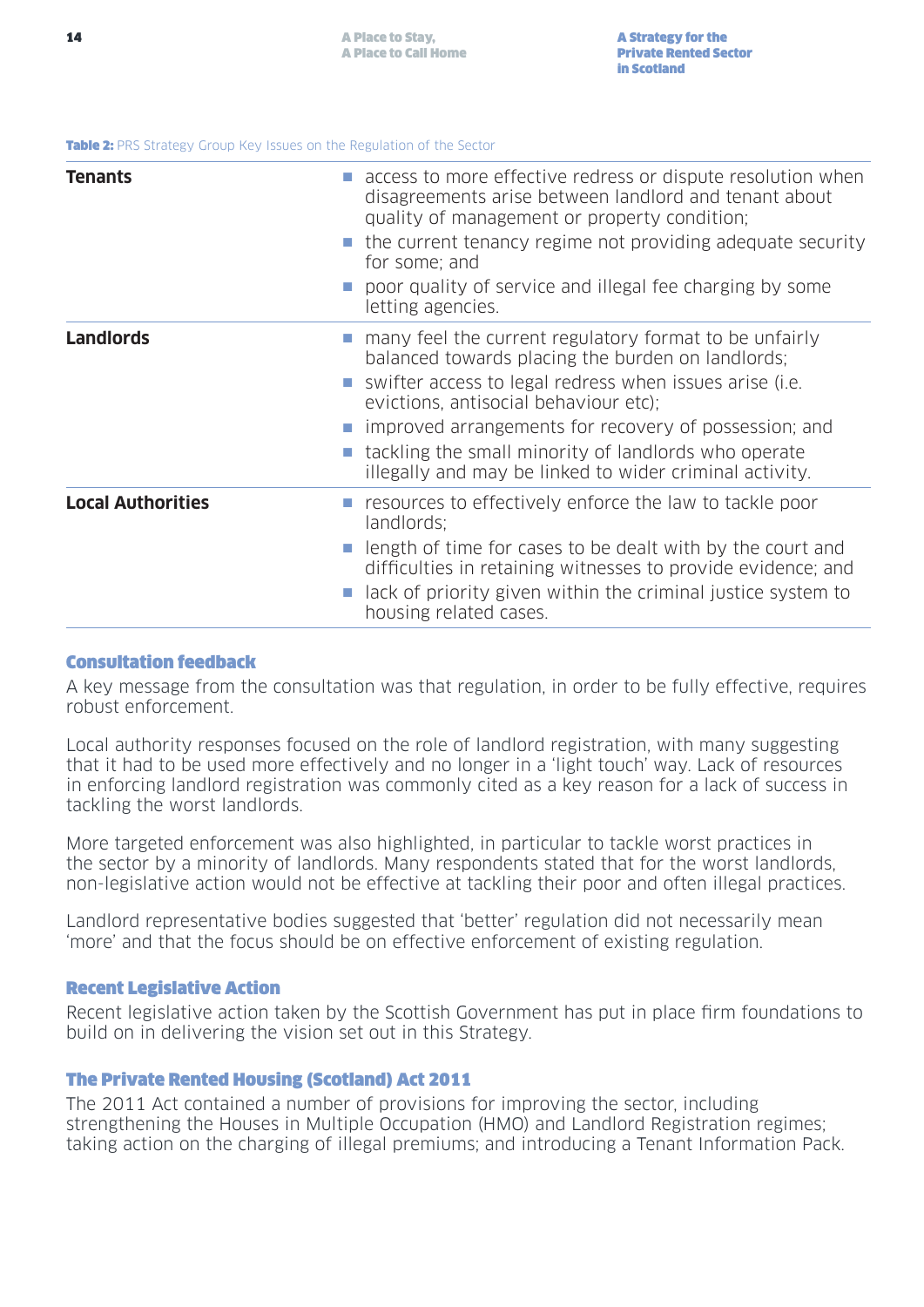#### **Recent Legislative Action: The Private Rented Housing Act (2011)**

#### ■ Houses in Multiple Occupation:

- Increasing the maximum penalty for a criminal conviction for non-compliance with HMO Licensing to £50,000;
- Discretionary power for local authorities to refuse an HMO application on the grounds of a breach of planning control;
- Discretionary power for local authorities to refuse to grant an HMO Licence if it considers that there is overprovision in the locality where the accommodation is situated.
- **Landlord Registration:** A number of provisions to strengthen the landlord registration regime, including:
	- Disqualification Orders for unregistered landlords, where a court may disqualify a person convicted of not registering as a landlord from being registered for up to five years;
	- Increase the maximum penalty for a criminal conviction for acting as an unregistered landlord to £50,000;
	- Duty on landlords to include landlord registration number in advertisements;
	- Further consideration to the 'fit and proper' test for firearms and sexual offences;
	- Further power for a local authority to obtain information in relation to landlord registration.
- **n Clarifying the law on the charging of Premiums:** Clarifying that only rent and a refundable deposit can be charged to a tenant in connection with the granting, renewal and continuance of a private rented sector tenancy.
- **Tenant Information Pack:** From 1 May 2013, landlords have a duty to provide new tenants with a pack containing standardised key information on renting in the private rented sector. This includes information on the tenancy; about the property and landlord; responsibilities of tenants and landlords; and where to go for further information and advice.

#### Tenancy Deposit Schemes

Three Tenancy Deposit Schemes approved by the Scottish Government opened in July 2012. Introduction of the schemes will protect tenant deposits, providing a fairer and more transparent approach to managing tenant deposit payments. This measure addresses the significant problem caused by a minority of landlords who have unfairly withheld tenant deposits.

The schemes in Scotland are provided without the need for public funding, and are free for tenants and landlords to use. Services provided by each scheme includes a free, independent dispute resolution process, to be accessed when disputes arise over the return of deposits.

#### Improving the Impact of Regulation and Enforcement

The Scottish Government acknowledges that whilst the majority of landlords are law abiding, there remains a small group of exploitative landlords who bring the reputation of the private rented sector into disrepute. The Scottish Government is committed to ensuring that local authorities have the powers they need to tackle this problem.

This Strategy aims to enable a more targeted regulatory system for the private rented sector in future, focusing tougher enforcement action on those landlords who cause safety and management concerns; tarnish the image of the sector; and destabilise fragile communities.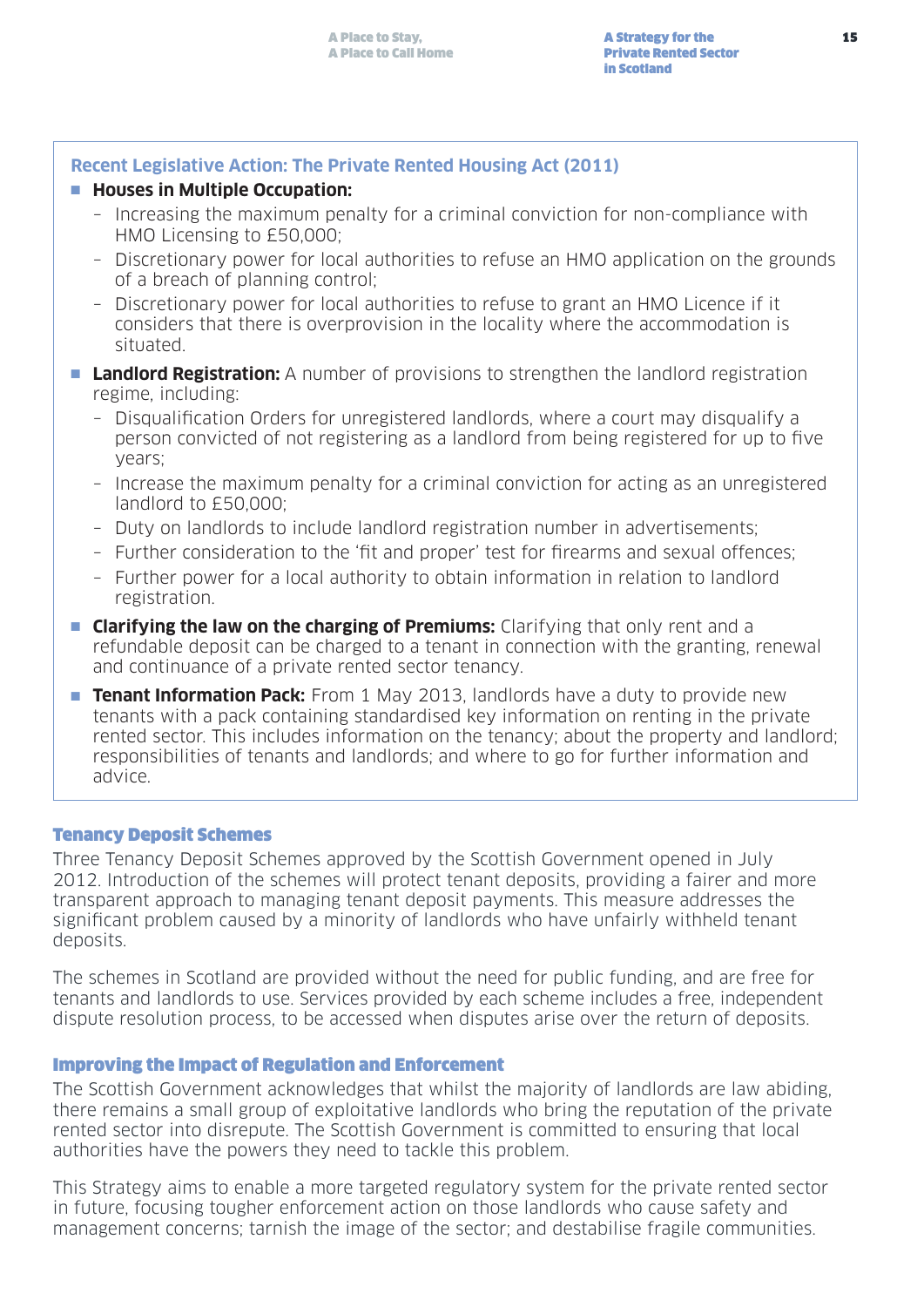### The Role of Landlord Registration

Landlord Registration has been in force since 2006. The original purpose of the scheme was to provide local authorities and members of the public with a list of private landlords in their area, and for local authorities to ensure that they were fit and proper to let property.

The 2011 Independent Review of Landlord Registration noted that overall, the creation of the landlord register has brought about a more systematic approach to the administration of the private rented sector and has provided useful data on the scale of the sector. The research also suggested that:

- n the legislative framework was broadly accepted. However, some confusion remained as to the overall purpose of landlord registration, given its genesis in antisocial behaviour legislation;
- n on the whole, local authorities reported that the fees associated with landlord registration do not cover actual local authority costs; and
- n the current legislative framework for landlord registration should be tested further before any legislative change is undertaken.

Scottish Ministers established a Working Group in 2012 to identify actions to address recommendations from the independent review. This work includes a detailed scrutiny of the adequacy of the current fee structure and how it is applied by local authorities, and how landlord registration can be run more effectively.

## Feedback from the consultation

More effective enforcement of landlord registration was a key theme in consultation responses. Both local authorities and housing associations proposed that increased resources would result in more effective enforcement.

Further key points raised included providing local authorities with wider powers to inspect properties, ensuring effective evidence gathering and better sharing of information, for example between Landlord Registration teams and other council departments, as well as other partners.

## The purpose of Landlord Registration

A key action recommendation from the review was for the Scottish Government to re-state the purpose of Landlord Registration.

This Strategy recognises that where local authorities operate a joined-up approach, both internally and with their Community Planning Partners, Landlord Registration can play a crucial role in helping to inform intelligence-led, targeted enforcement action on PRS issues.

Having noted findings from the independent review and the consultative PRS Strategy, the Scottish Government would describe the Purpose of Landlord Registration as:

- n providing a register of all private landlords for public inspection, with the added assurance that the local authority has conducted a fit and proper test;
- n providing a regularly updated register that can be used to assist dialogue between local authorities and landlords, and to disseminate best practice information; and
- $\blacksquare$  ensuring that landlord registration enforcement action is targeted on tackling the worst landlords in the sector, whether that involves dealing with concentrations of such landlords in vulnerable urban communities, or challenging the practices of individual landlords in more rural or sparsely populated areas.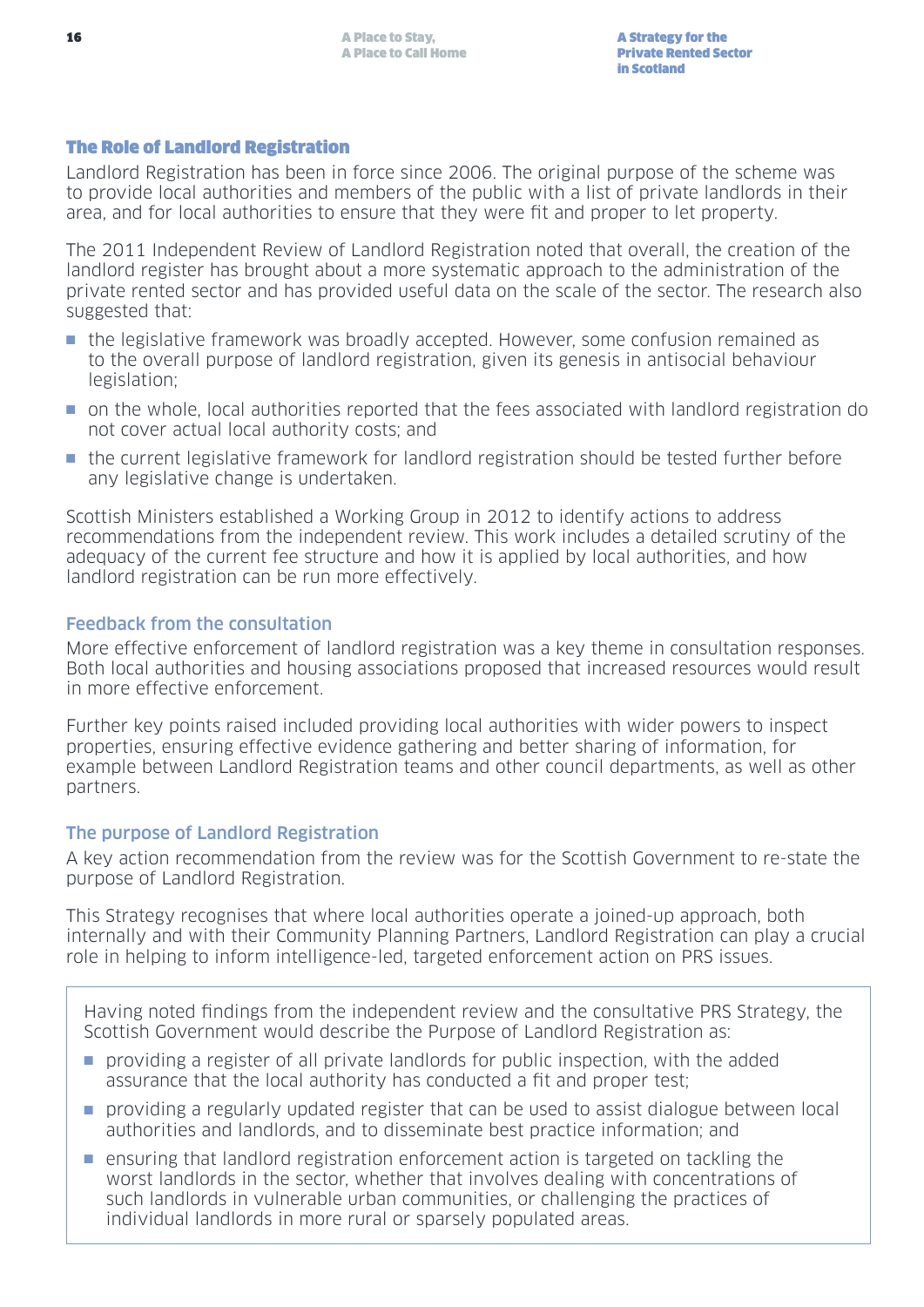#### Tackling Bad Landlords – Local Authority Led Partnership Working

Existing legislative powers, bolstered by recent legislative action, will assist local authorities and their partners addressing the impact of bad landlords on tenants and communities. However, a deeper-rooted problem exists in relation to those landlords who may be engaging in wider criminal activity.

A key theme across the majority of responses to the consultative Strategy was the need for more collaborative and cross-agency partnership approaches. Effective partnership working between a range of public services such as housing, social work, education and police has to be established in order to identify and prosecute landlords who continue to ignore the law and provide inappropriate and sub-standard housing. Such partnership working also enables services to identify and assist vulnerable adults and children living within privately rented properties.

Work being taken forward by Glasgow City Council, supported by the Scottish Government, to conduct targeted Landlord Registration enforcement activity in the Govanhill area of the city is an example of how such partnership working can begin to tackle the problems created by bad landlords. Based on the experience in Govanhill, the Scottish Government has asked Glasgow City Council to share learning on the success of this focused approach, to help local authorities to take forward similar targeted interventions.

## **Case Study: Partnership Working – Learning from Govanhill**

Govanhill is a traditional tenemental area in the south side of Glasgow which faces a complex set of challenges including: a significant problem with 'bad' landlords, major overcrowding, a large proportion of private rented housing in a poor state of repair, problems with factoring, persistent problems of crime, antisocial behaviour, fly tipping and other environmental hazards.

The area has historically long been home to migrants, and is currently home to a new group of migrants, mostly from eastern Europe. Many of the private rented tenants living within this area suffer from a range of financial, health and social issues – an already complex range of issues further compounded by language barriers.

In 2011, the Govanhill 'Hub' was established, bringing together a multi-disciplinary team comprising police, council, housing association officials and other services in order to tackle unregistered landlords and enforce environmental health laws.

The Hub is starting to have a positive impact and this has resulted in an increased number of landlords registering with the local authority, increased engagement with vulnerable tenants (including those who do not have English as a first language) and improvements in environmental health. Whilst the work of the Hub is still at a relatively early stage, and the practices of a number of local landlords still need to be the subject of strong enforcement action, these results are encouraging.

This is a co-ordinated approach undertaken by Glasgow City Council and its partners to address some of the severe and complex issues within the Govanhill area. It demonstrates how a targeted, multi-agency approach can begin to tackle some of the worst landlords operating within the private rented sector, whilst also helping to improve property conditions and build community relationships.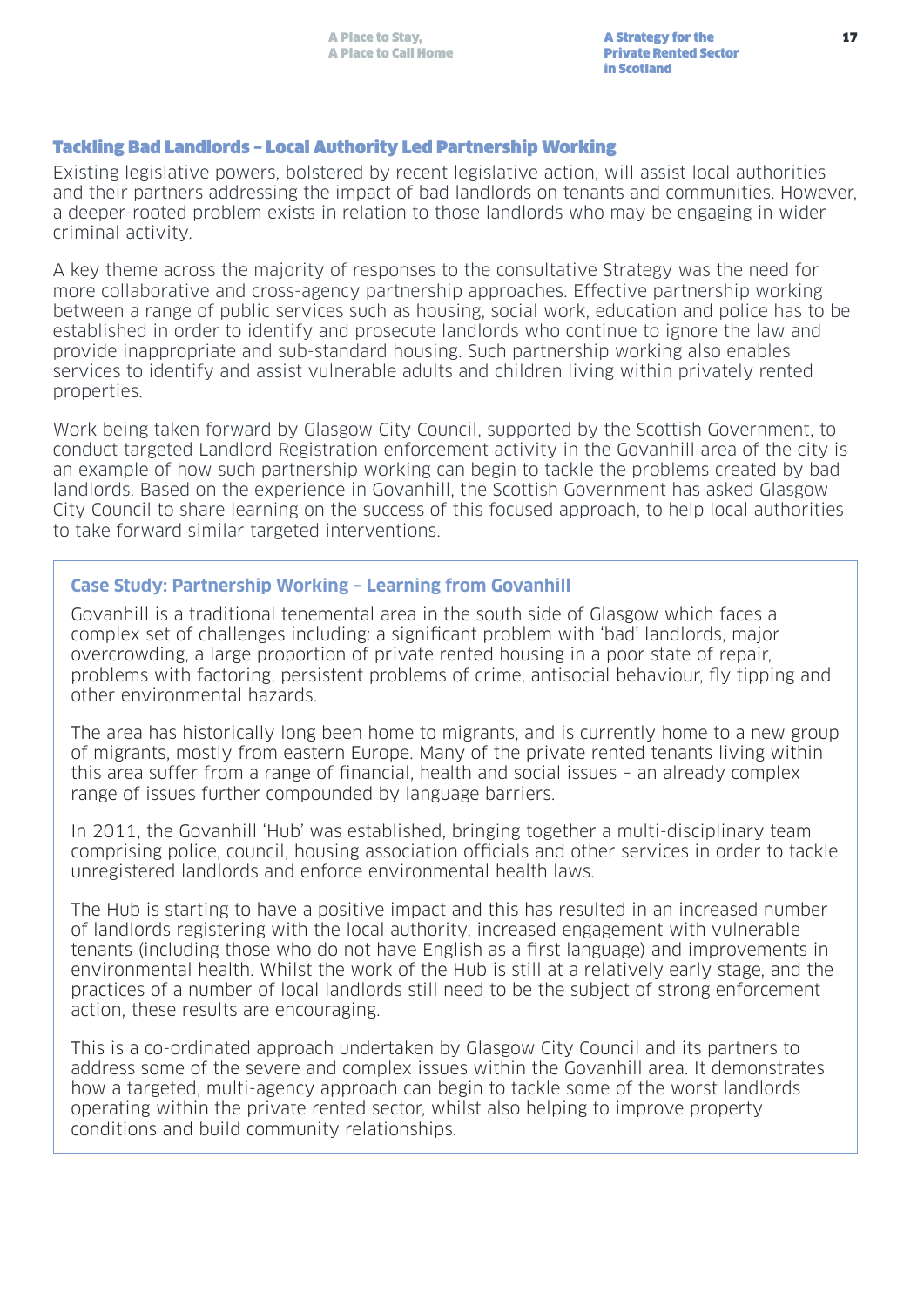**ACTION 1:** Work with COSLA, individual local authorities, and landlords to refine the landlord registration regime to identify new means of targeting tougher enforcement action on the worst landlords in the sector. Specifically by:

- n using learning from the work of the Govanhill Hub, and other good practice across Scotland, to influence formation of local partnerships to assist vulnerable communities and individuals experiencing problems with bad landlord practice; and
- $\blacksquare$  examining how the powers available to local authorities might be enhanced, enabling them to take stronger, targeted enforcement action in the most vulnerable communities.

### The Role of Letting Agents

Professional organisations such as the Association of Residential Letting Agents (ARLA) and the Royal Institution of Chartered Surveyors provide members with a Code of Practice and Rules of Conduct to adhere to, encouraging responsible business practice and providing a route of redress for landlords and tenants should any disputes or grievances arise.

Many letting agents in Scotland operate in a professional manner, complying with voluntary Codes of Practice and ensuring high quality levels of service for the tenants and landlords they assist. Such good practice is not shared by all however, and further consideration on the regulation of letting agents was included in the consultative Strategy.

Among the main risks arising from bad letting agent practice are:

- **n** agents going out of business and losing all monies held on behalf of landlords and/or tenants; and
- $\blacksquare$  not following correctly the regulations set for the sector examples are not drafting legally accurate tenancy agreements and charging illegal premiums.

Recent action taken by the Scottish Government to clarify the law on the charging of premiums and introduction of Tenancy Deposit Schemes will help address poor practice. However, there remains the need to examine the requirement for further regulation of the letting agent industry.

The consultative Strategy considered three potential options for this. These were:

- $\blacksquare$  expansion of landlord registration to include all agents;
- **n** a separate system for agents similar to that now in place for property factors; and/or
- n a legal obligation that all agents must be a member of a recognised professional body.

Further regulation of the letting agent industry received broad support from across the sector and the Scottish Government will now work with all partners to identify the most effective form that this may take.

**ACTION 2**: Work with all partners and stakeholders to identify the most effective form for further regulation of the letting agent industry in Scotland, considering legislative change where required.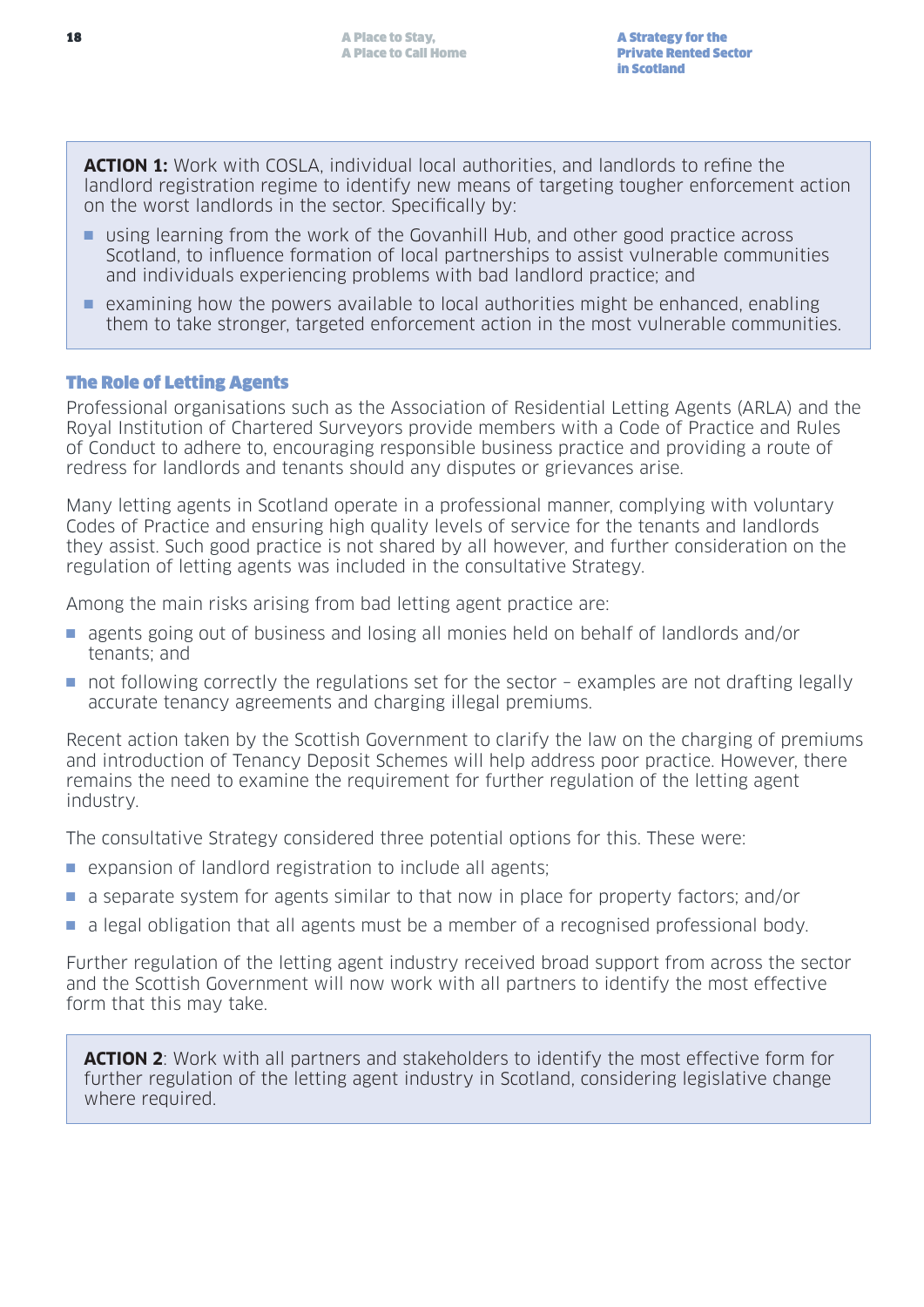### Better Access to Justice

To provide effective legal redress, the current private rented sector regulatory framework relies largely on cases being raised in the sheriff court by local authorities, tenants or landlords.

Stakeholder feedback on the consultative Strategy highlighted a range of issues regarding difficulties in accessing effective redress through the justice system. Issues highlighted included:

- n a view that some sheriffs have limited knowledge of housing issues;
- n difficulty for local authorities in pursuing landlords through the courts, with particular issues in relation to time and financial resources; and
- difficulty for landlords in gaining possession of their property by taking court action to evict tenants, in particular time and cost associated with this.

The diagram below highlights some of the issues that stakeholders have highlighted in relation to accessing effective legal redress.



Scottish Ministers held a consultation between January and April 2013 on options for improving the system for resolving rented housing disputes. Options included:

- **n** more preventative action: building on existing work to prevent housing problems escalating into housing disputes;
- n mediation: seeking to increase the use of mediation to resolve housing disputes before they reach court; and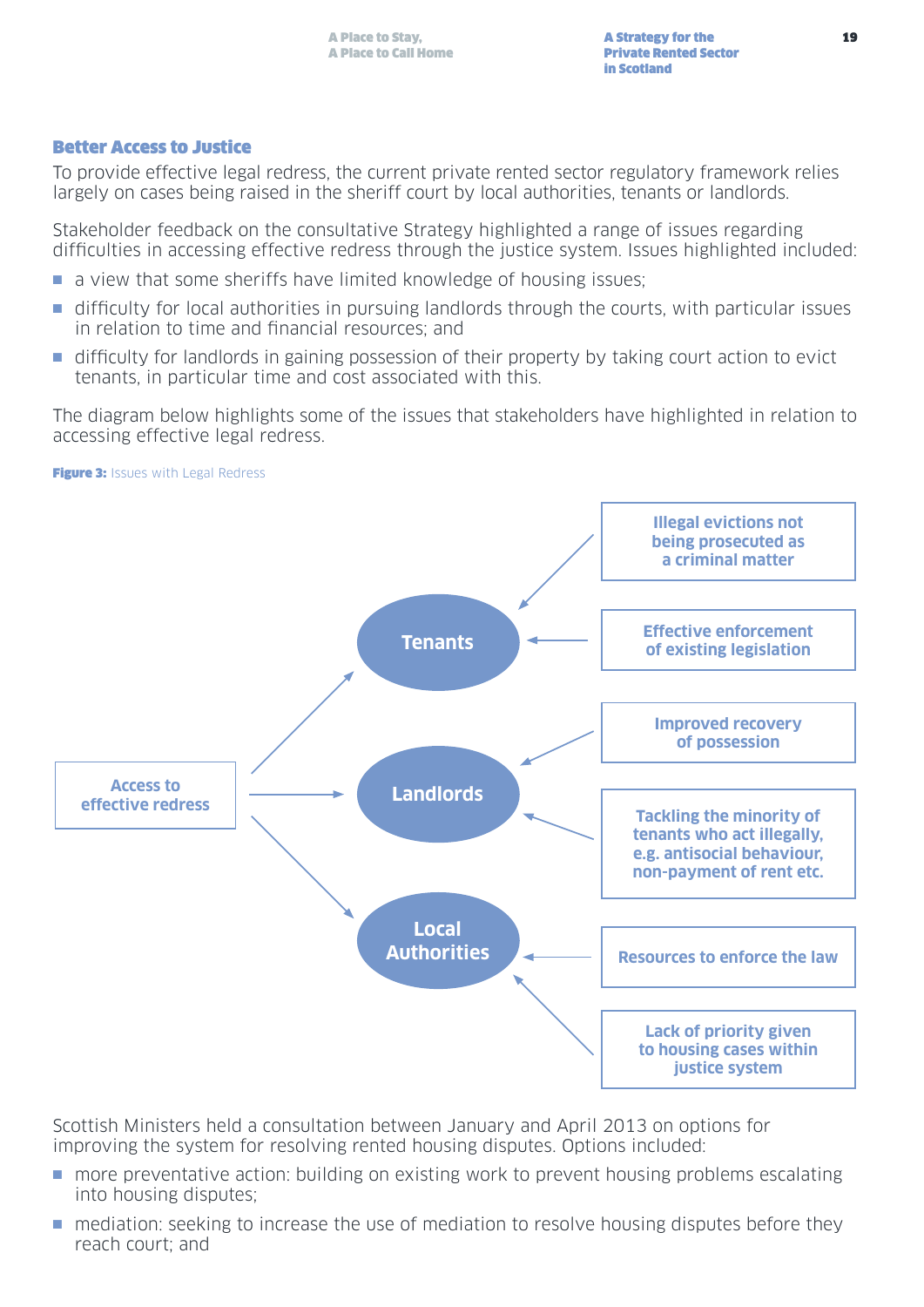n creating a new national housing panel to adjudicate on disputes arising between landlord and tenant.

Problems in resolving disputes before they reach court can arise from lack of awareness of respective rights and responsibilities. The Scottish Government's mandatory Tenant Information Pack and other information raising activities across the sector will help to address this knowledge gap.

A new housing panel could provide an alternative forum to the courts for resolving some housing disputes. It could also operate as a problem-solving forum which could make binding interim orders before a case reached court.

## Court Reform

Scottish Ministers have also consulted on reforms to the civil court system which will implement recommendations of the 2009 report of the Scottish Civil Courts Review. The recommendations include creating a new third tier of judiciary, to be called summary sheriffs. The new summary sheriffs would be recruited from legally qualified practitioners who have experience and expertise in the kinds of casework which might fall within the competence of the summary sheriff, including housing cases.

It is proposed that the summary sheriffs will operate a new simple procedure which will use clear and straightforward rules written in plain English and under which summary sheriffs will adopt a problem solving approach.

**ACTION 3:** Use findings from Scottish Government consultations on (i) options for improving dispute resolution in rented housing, including the potential creation of a new Housing Panel, and (ii) proposals for reforms in the sheriff court, to inform action aimed at improving redress for consumers, including legislative change as required.

#### The Private Rented Housing Panel

The Private Rented Housing Panel is responsible for determining referrals from tenants concerning the landlord's duty to comply with the Repairing Standard under the Housing (Scotland) Act 2006. The Panel is also responsible for making rent assessments related to certain types of regulated or protected tenancies and deciding other tenancy matters in the private rented sector.

The Repairing Standard states that a privately rented property:

- $\blacksquare$  must be wind and watertight and reasonably fit for tenants to live in;
- $\blacksquare$  structure and exterior must be in a reasonable condition;
- water, gas, electricity, heating and hot water installations must be in good working order (these include external features such as drains);
- n fixtures, fittings or appliances provided by the landlord must be in good working order and safe to use;
- $\blacksquare$  furnishings provided by the landlord must be suitable to use; and
- n must have suitable smoke detectors

Implementation of the Property Factors (Scotland) Act 2011 on 1 October 2012 created the Homeowners Housing Panel (HOHP) which operates alongside the PRHP. The HOHP is responsible for resolving disputes between homeowners and property factors relating to property factoring and land management issues.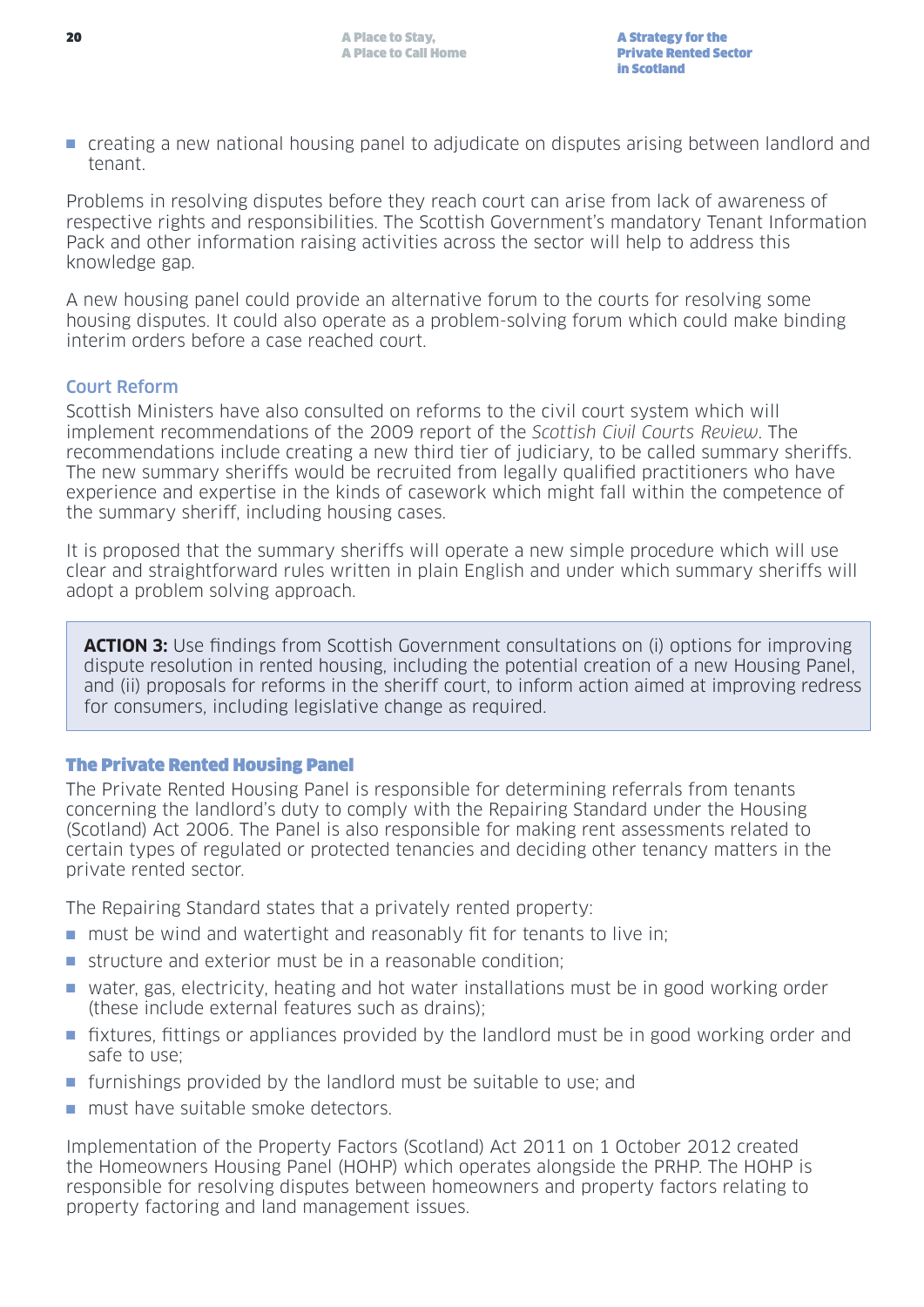Responses to the consultative Strategy demonstrated support for broadening access to the PRHP by enabling third party reporting to the Panel. It was suggested that some tenants may be reticent to submit a case to the PRHP due to concerns about being served a notice for eviction or intimidating behaviour. Broadening access would therefore provide a means for the PRHP to continue its work on improving standards of condition, by opening it to Repairing Standard cases that hitherto it has not been able to get involved in.

Enabling Local Authority third party reporting could provide further additional powers to Local Authorities with regards to improving property condition in the private rented sector.

**ACTION 4:** Broaden access to the Private Rented Housing Panel to drive greater compliance with the Repairing Standard by seeking to enable new third party reporting rights for local authorities and other relevant bodies.

#### Improving Property Condition and Energy Efficiency

Improving PRS property condition and energy efficiency are key challenges. The private rented sector has historically had higher levels of disrepair and poorer National Home Energy Ratings than owner-occupied or housing association homes.

There are many reasons for this, including the nature of the private rented sector housing stock (with a larger proportion of older stock than other tenures) and historic under-investment in properties by some landlords.

Landlords, as owners of properties, are responsible for maintaining the physical condition of their properties to reasonable standards, including the Repairing Standard<sup>21</sup>. However, we recognise that there may be situations where landlords need assistance to enable them to invest in their properties, to ensure long term sustainability and higher standards of service for consumers.

There is a range of national and local government powers, initiatives and funding schemes currently available to help tackle this issue within the private rented sector. A number of Scottish Government schemes offer support to landlords to invest in their properties, particularly in relation to improving the energy efficiency of them, including the Landlord Green Appliance Scheme, Green Homes Cashback Voucher Scheme, Small Business Loan Scheme and the National Retrofit Programme which will leverage funds from energy companies under the UK Government's Energy Companies Obligation and from the private sector through Green Deal.

The Scottish Government has also called on the UK Government to introduce a targeted VAT reduction on building maintenance and repair. This would benefit the construction industry and also make it easier for people and businesses to improve the energy efficiency of their properties. This would complement existing tax relief through the Landlord Energy Saving Allowance scheme.

In summer 2012, the Scottish Government consulted on 'Homes that don't cost the Earth', a draft sustainable housing Strategy, which sought views on proposed actions to support an improvement in housing condition and energy efficiency across all sectors, within the context of targets set by the Scottish Government and Scottish Parliament. This recognised the importance of condition to overall sustainability and the need for change across all tenures in Scotland, including the private rented sector.

<sup>21</sup> Housing (Scotland) Act 2006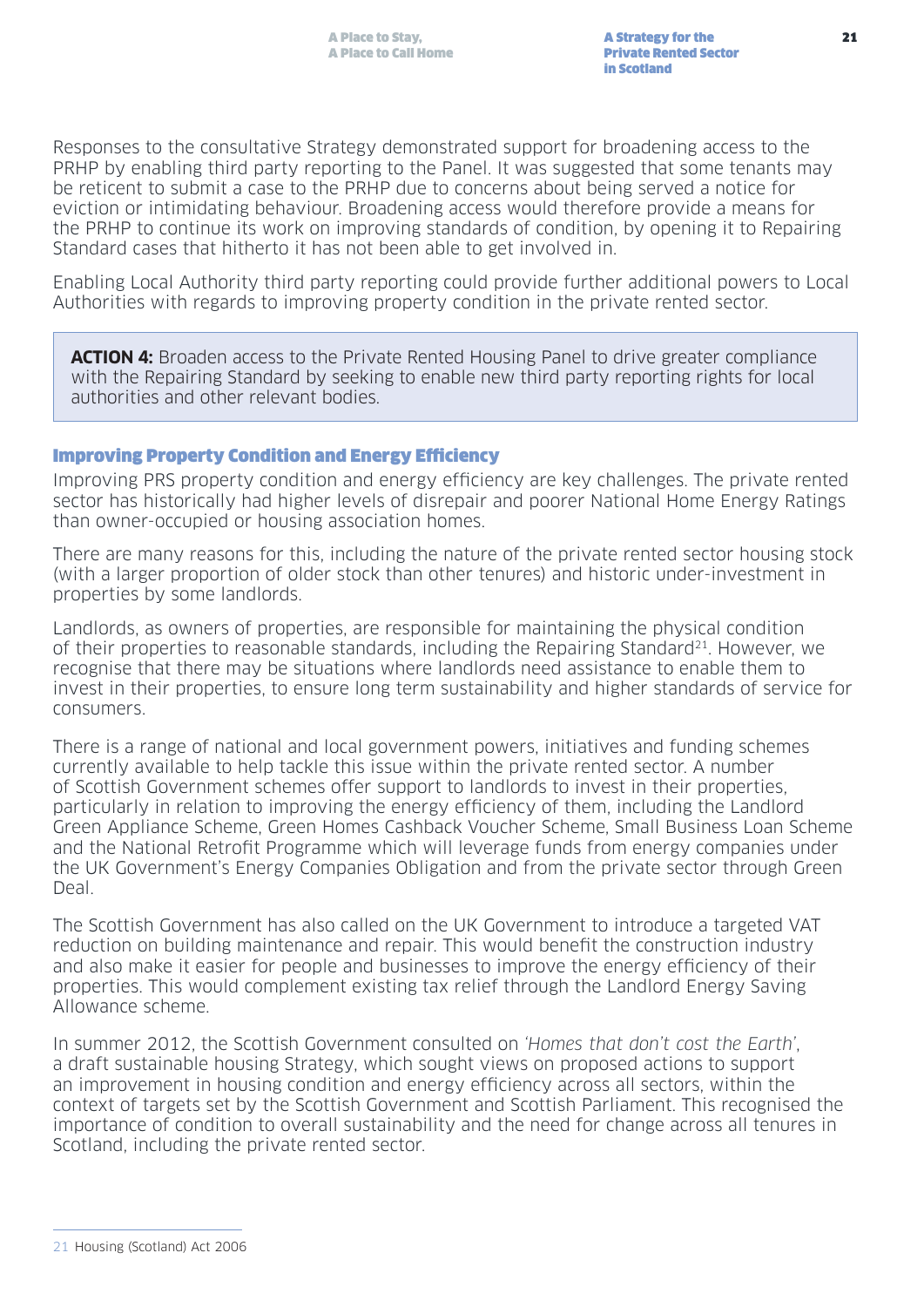The final Sustainable Housing Strategy is due to be published in 2013, and will set out a vision for warm, high quality, affordable, low carbon homes and a housing sector that helps to establish a successful low carbon economy across Scotland.

As part of this, the Scottish Government will work with stakeholders to develop proposals for possible future regulation of energy efficiency in private sector housing. The working group will consider a range of issues, including how any future regulation would fit with incentives available to the private sector (including PRS landlords), such as the National Retrofit Programme and the Green Deal; what standards would apply; and when they would apply from. This will inform draft regulations for public consultation, feedback from which will be considered by Scottish Ministers in determining the introduction of any mandatory energy efficiency standards.

**ACTION 5**: Publish a Sustainable Housing Strategy in 2013, bringing together policies on climate change, energy efficiency, fuel poverty, planning and the built environment. In addition, work with stakeholders to develop options for setting minimum energy efficiency standards in private sector housing, ahead of public consultation on draft regulations.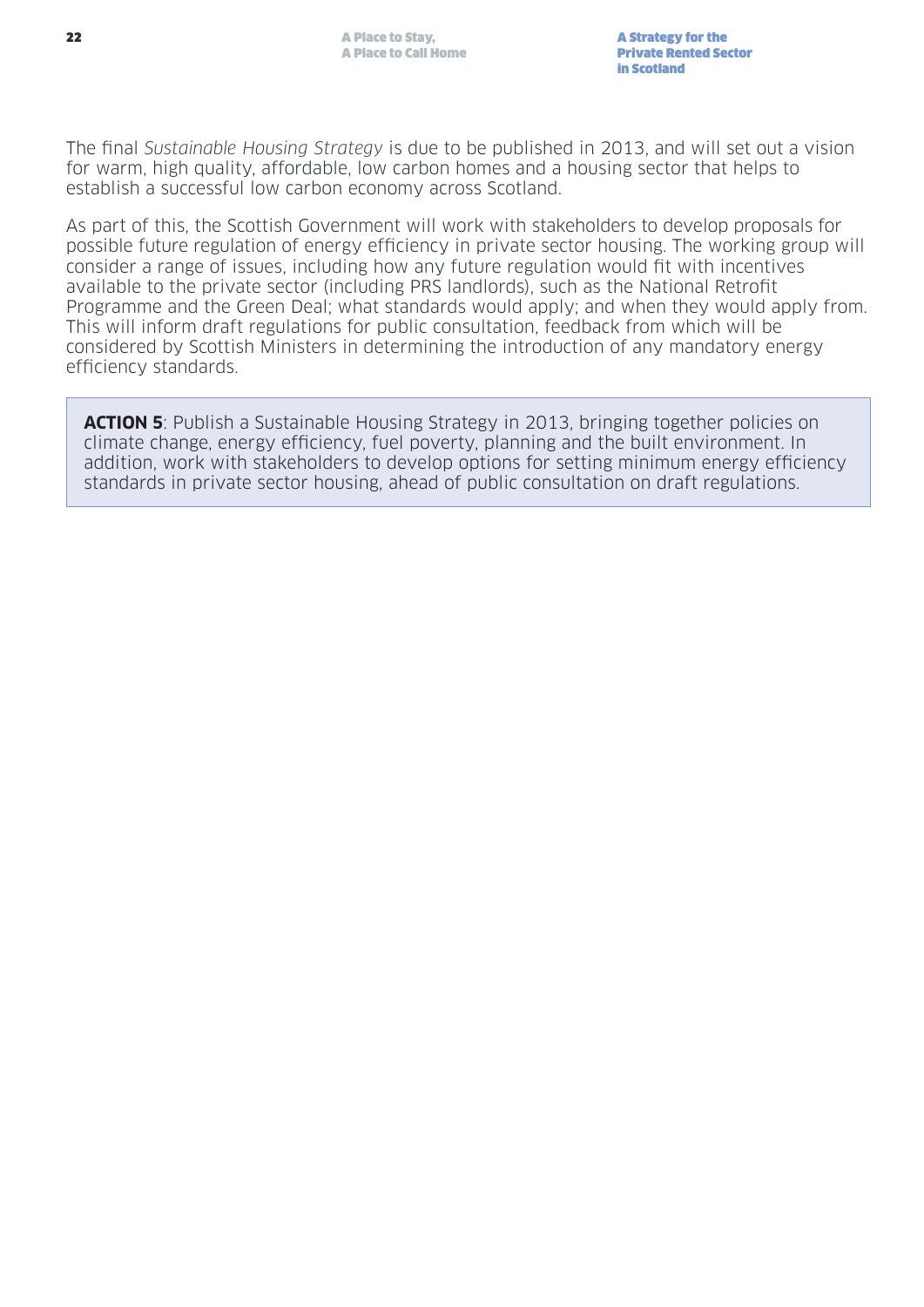# CHAPTER 4 DELIVERING FOR TENANTS AND LANDLORDS

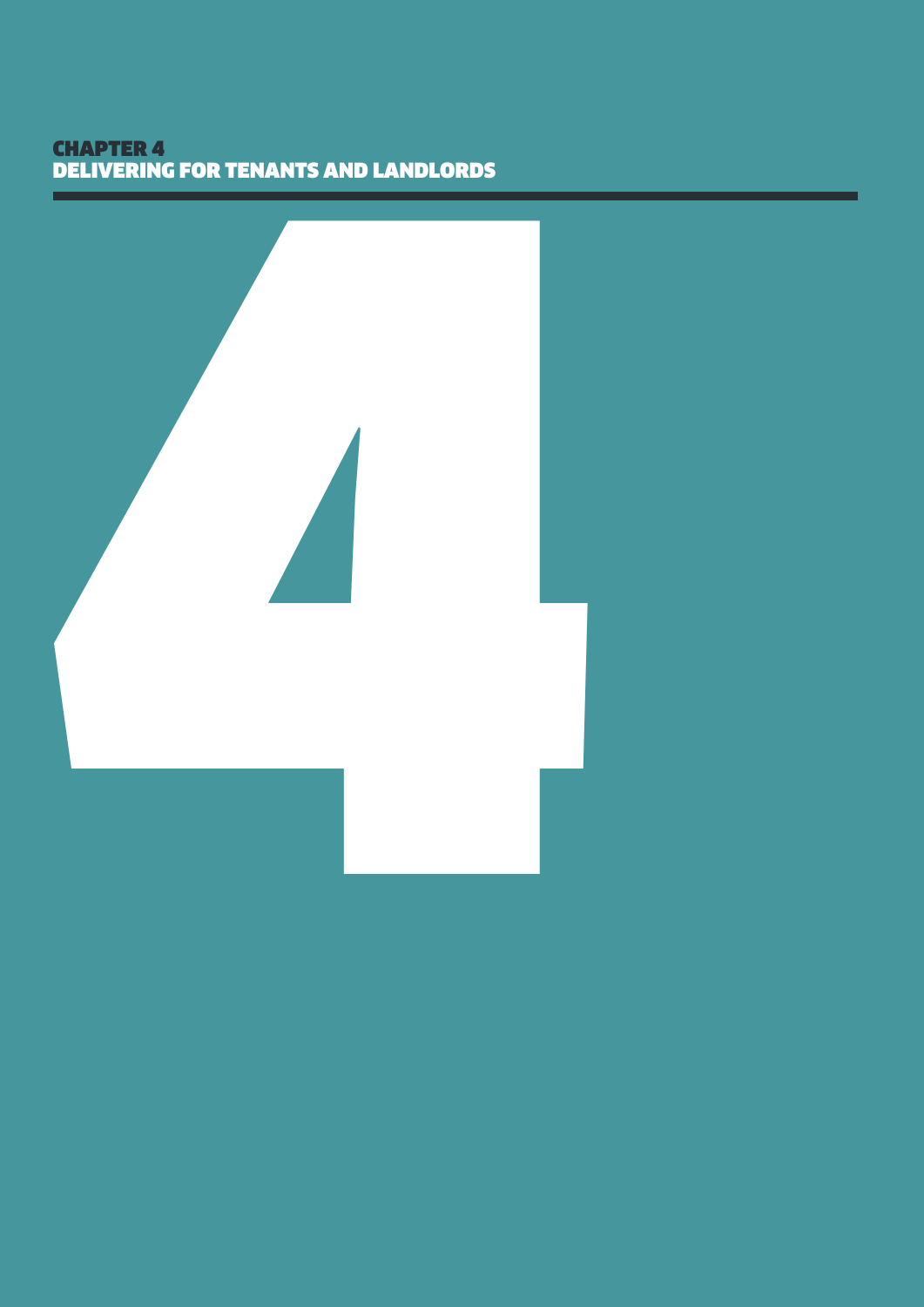# DELIVERING FOR TENANTS AND LANDLORDS

The Scottish Government wants to help create a sector that meets the needs of tenants and rewards high quality landlords. A key component of a quality private rented sector is a tenancy regime that is fit for purpose. In addition, tenants and landlords must have access to information and advice to improve consumer awareness and ensure vulnerable tenants are supported.

### Tenancy Options

#### **Effectiveness of the Tenancy Regime**

The tenancy regime is central to the efficient functioning of the sector, as it establishes the legal agreement between tenant and landlord.

A key challenge for this Strategy is to address the growing demand for private rented housing from a range of different household types. This includes those that will continue to look for flexibility from the PRS and those that are now looking to settle in the sector longer term.

The current tenancy regime in Scotland originates from the 1988 Housing (Scotland) Act which was introduced for all new private rented tenants from 2 January 1989. The 'Short Assured' Tenancy (SAT), which runs for a minimum of six months, is by far the most common.

The efficacy of the current tenancy regime was a key issue discussed by the Private Rented Sector Strategy Group. The group identified two key issues in relation to what the tenancy regime may offer tenants and landlords:

- **Security of tenure**: a tenant's right to remain in a property and the circumstances in which the landlord may seek to regain possession of their property, subject to the terms of the tenancy agreement; and
- **n The length of tenancy**: how long the tenancy agreement is for.

The Group held a range of views on the suitability of the current tenancy regime with some members proposing that the time was right for reform, while others proposing that the current regime had the ability to meet the new requirements being placed on the sector.

The consultative Strategy therefore posed two questions on tenancy:

- n What more can be done to meet the demand for longer tenancies and greater security of tenure through the existing Short Assured Tenancy?
- n Should the Scottish Government consider alternatives to the Short Assured Tenancy in order to enable greater tenancy security?

Consultation responses to these questions show a variety of views on whether the longer and more secure tenancies could be achieved through the existing regime, or whether an alternative tenancy regime is now required, with a key consideration being the impact any tenancy reform could have on potential future investment within the sector.

## Alternatives to the Short Assured Tenancy Regime

Responses to this question were mixed, with some calling for reform of the Assured Tenancy Regime to improve security of tenure, and others stating that the current Short Assured Tenancy (SAT) works effectively for the majority of tenants.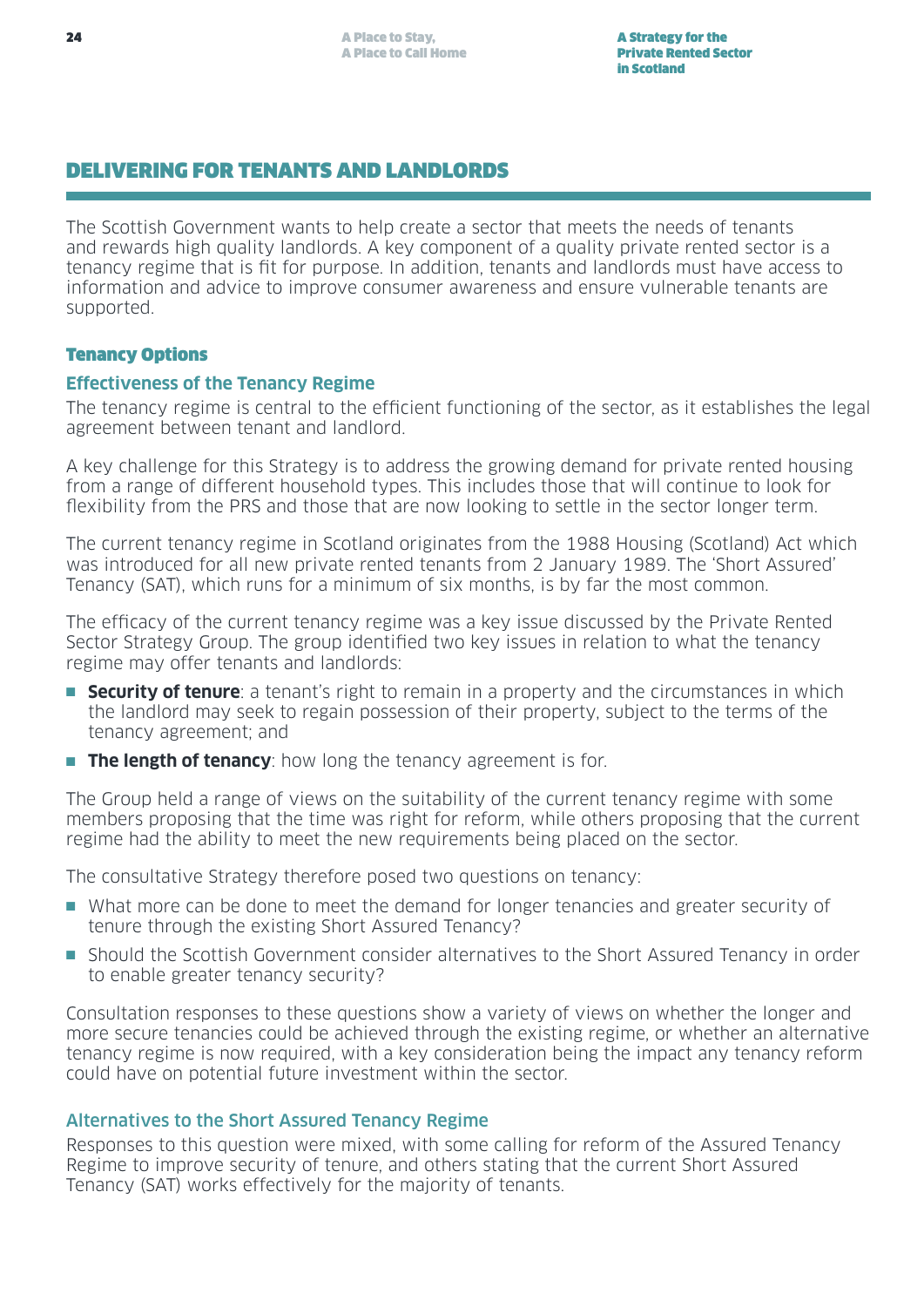Some stakeholders proposed that greater security of tenure is required for tenants that are looking to stay in the sector in the longer term. In particular, those with families looking to settle down.

Responses suggested that it would be important for any new tenancy regime to have clear procedures for recovery of possession for a landlord and clear notice grounds and periods for ending a tenancy, and that reform of the current SAT would also need to retain the flexibility that many of those living in the sector still require.

The impact of reform of the tenancy regime would need to be carefully considered on this Strategy's aims for growth and investment. Lenders can insist on the SAT for 'Buy-to-Let' lending purposes, and some respondents to the consultative Strategy suggest that the current SAT is likely to be more attractive to institutional investors.

#### Working within the existing Short Assured Tenancy Regime

Some stakeholders pointed out that the current tenancy regime already has the ability to offer longer tenancies to those that want this, and thought that there was little evidence to suggest reform was needed. Enabling access to redress was raised however, as a key theme to making the current SAT work more effectively.

It was proposed that landlords could be encouraged to offer longer tenancies within the current SAT in circumstances where this was mutually beneficial. For landlords, this can offer greater security of rental income and less 'transaction costs' associated with finding new tenants, whilst benefiting the tenant who wants the property as their longer-term home.

#### Review of the Tenancy Regime

Recognising the importance of the tenancy regime and the range of stakeholder opinion with regards to the case for tenancy reform, the Scottish Government will initiate a review of the suitability of the private rented tenancy regime.

This review will report to Ministers with recommendations on actions that can be taken to ensure that the tenancy regime will meet the needs of all of those in the sector in future.

**ACTION 6:** Consult with all stakeholders to examine the suitability and effectiveness of the current private rented sector tenancy regime, considering legislative change where required.

#### Greater Consumer Awareness

As well as having an effective regulatory regime, consumers can help drive improvement through the choices they make and identification of bad or illegal landlord practice.

A drive to improve consumer awareness was broadly supported by stakeholder feedback on the Consultative Strategy. A common theme across the majority of responses was the role of information and advice in helping to empower consumers.

For those landlords providing a high quality of service, greater consumer awareness can only benefit their business as consumers will feel more confident moving into the sector aware of both their rights and responsibilities.

Moreover, an informed consumer may be more inclined to engage with their landlord or their letting agent to challenge poor service or property condition.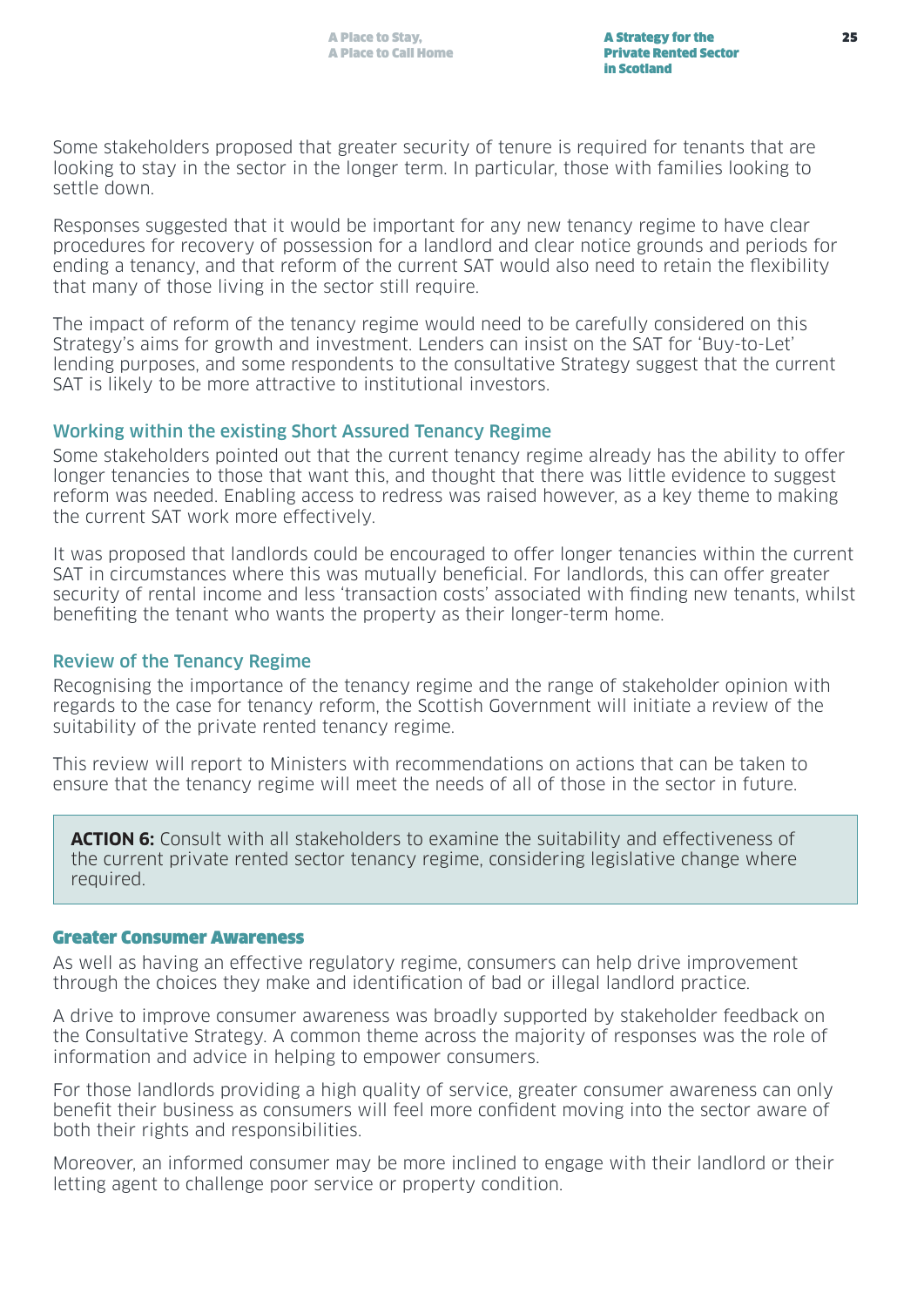#### Improved Consumer Information and Advice

Work has already begun to improve consumer awareness in the private rented sector with the new mandatory Tenant Information Pack coming into effect from May 2013.

This pack forms part of the Scottish Government's offer to support tenants and landlords to understand their respective rights and responsibilities, in order to enable a better functioning and more consumer-focused sector.

We know from previous research that landlords generally do provide relevant information about private renting but it is important to promote greater understanding amongst tenants and landlords about all of their rights and responsibilities<sup>22</sup>.

An online Hub or portal dedicated to providing a wide range of information and advice for tenants living in the PRS received strong support in the consultative Strategy. The Scottish Government is working with PRS stakeholders to develop such a Hub for the sector, to be implemented alongside the Tenant Information Pack.

Local authorities also have a crucial role to play in providing information and advice to landlords, agents, tenants and their neighbours in order to improve compliance with relevant property and management standards.

Charities such as Shelter Scotland, Citizens Advice Scotland and many community organisations also have an important role to play in providing independent housing advice to private rented tenants.

#### Advice for Landlords

More information and advice for landlords was suggested in response to the consultative Strategy, as a means to improving the functioning of the sector.

The re-stated purpose of Landlord Registration in Chapter 3 proposes that Local Authorities continue to use the register as a means to engage with landlords to improve practice and disseminate information about managing property in the sector.

Landlord Accreditation Scotland (LAS)<sup>23</sup> is a voluntary scheme that provides support to landlords and letting agents by providing training and access to advice and information, as well as standards for Accredited Landlords set out in a voluntary code of practice.

Landlords and letting agents can join and access services provided by membership organisations such as the Scottish Association of Landlords, Scottish Land and Estates or the Association of Residential Letting Agents to obtain information on their rights and responsibilities.

**ACTION 7:** Work with stakeholders to develop an online information hub aimed at tenants and landlords in the private rented sector. This will provide a 'one-stop shop' for accessible information and advice on the private rented sector.

<sup>22</sup> Scottish Government Review of the Private Rented Sector (2009)

<sup>23</sup> http://www.landlordaccreditationscotland.com/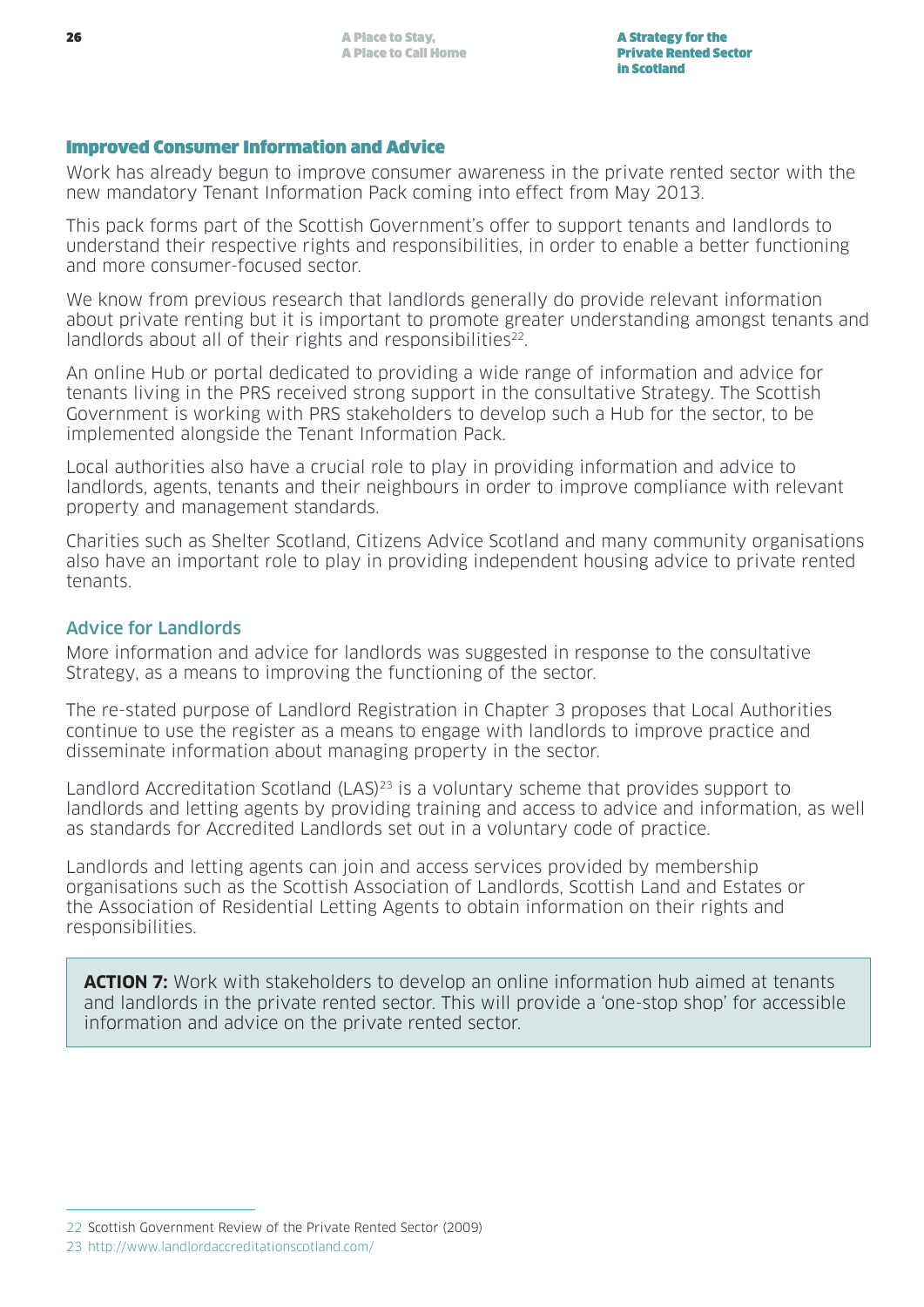#### Supporting Vulnerable Tenants

The private rented sector caters for a diverse range of people and households and that diversity is set to expand. Looking to the next decade, we recognise that this Strategy will need to help raise standards for all those housed within the sector, including more vulnerable tenants such as:

- $\blacksquare$  individuals or families at risk of homelessness;
- n migrant workers entering the country for the first time who may experience problems with language and have little knowledge of private renting in Scotland;
- n low-income households who cannot access social housing and therefore privately rent but often encounter affordability issues; and
- n households that contain older members or disabled people.

The Scottish Government published a National Strategy for Housing Older People in December 2011, which includes older people living in the PRS<sup>24</sup>.

Respondents to the consultative Strategy highlighted that vulnerable tenants in the PRS may not always be easy to reach by conventional information channels, and that a problem area often lies in enforcing rights which already exist.

The Scottish Government will continue to work with a wide range of stakeholders to ensure that vulnerable tenants continue to be supported through the delivery of this Strategy. This will be particularly important as the impact of UK Government's changes to the welfare system unfold.

#### **UK Government Welfare Reform**

The private rented sector has a key role to play in providing housing for lower income households, including those in receipt of housing benefit or local housing allowance<sup>25</sup>. One-fifth (20%) of all households in receipt of housing benefit in Scotland live in the PRS26.

The UK Government's Welfare Reform changes are intended to simplify the benefits system, remove disincentives to work and control public expenditure. This includes the introduction of Universal Credit from October 2013, which will bring together six benefits including Housing Benefit.

Overall reduction in the amount of Housing Benefit available, and the increase in the age threshold for the Shared Accommodation Rate from 25 to 35, will mean that there will be less support for these tenants in particular, and may change the pattern of demand from people reliant on benefits, particularly younger people.

**ACTION 8**: Monitor the impact of UK Government Welfare Reforms on the sector as it progresses and continue to work with COSLA and other stakeholders to support the sector to respond.

<sup>24</sup> http://www.scotland.gov.uk/Topics/Built-Environment/Housing/access/ROOPH/OPHSS

<sup>25</sup> Local Housing Allowance (LHA) is the housing benefit paid to tenants who rent privately from a landlord and claimed housing benefit after 7 April 2008. There are however some tenants living within the PRS who are still in receipt of housing benefit under the Rent (Scotland) Act 1998 due to their circumstances remaining unchanged. The level of housing benefit for these tenants is determined by the Rent Service Scotland.

<sup>26</sup> Evidence Review of the Private Rented Sector (Scottish Government, 2012)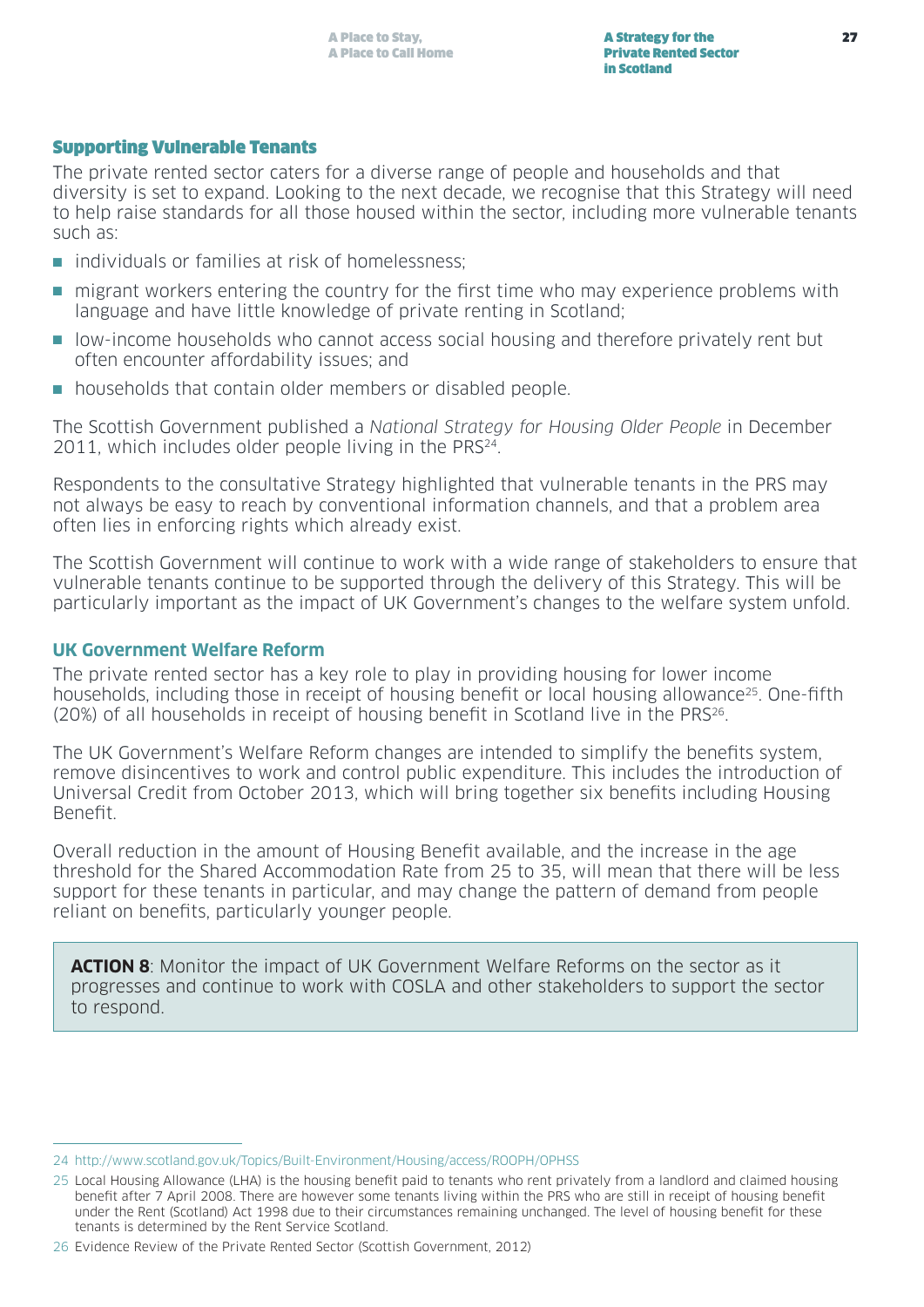# CHAPTER 5 ENABLING GROWTH AND INVESTMENT

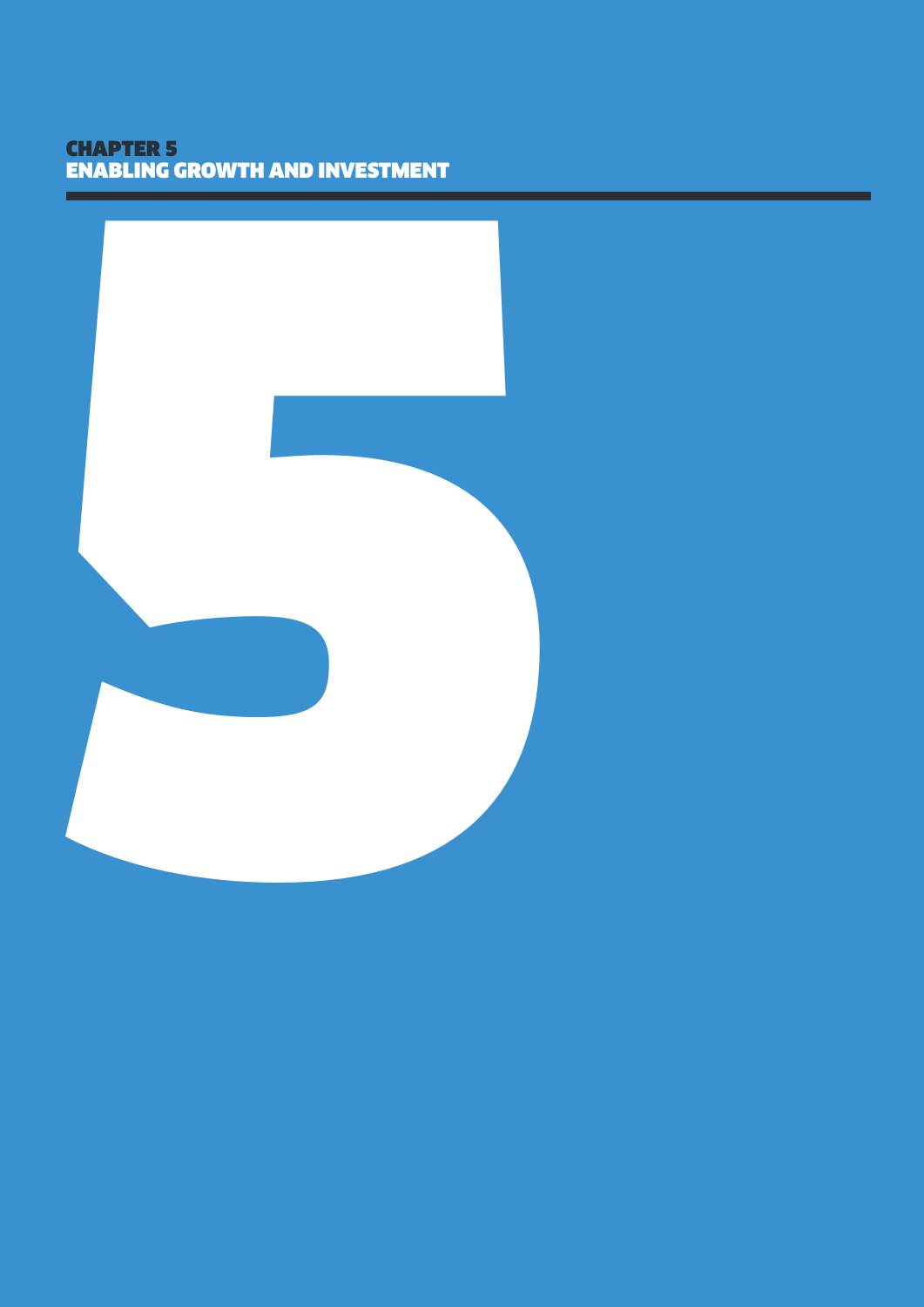# ENABLING GROWTH AND INVESTMENT

It is clear that Scotland needs more homes. Our population is growing; the average household size continues to fall; and there will be some existing housing that needs to be demolished and replaced. This chapter sets out how new supply in the PRS might be encouraged and how further investment might be secured for the existing sector.

#### New Supply in the PRS

Re-adjustment of the housing market has continued since 2008, and has led many to view the current market as the new norm. In this market context, demand to buy is constrained while demand to rent has increased significantly over recent years. This has placed additional pressure on all rented housing.

Demand for home ownership continues to run ahead of mortgage availability. Access to mortgage finance and availability of investment for the construction sector have reduced, and this has led to a lower rate of building new homes for sale.

Although the overall backdrop of the new market norm presents a series of challenges, growth in demand for rented property offers an opportunity for the private rented sector to adapt, developing new business models for the future based on a steady income stream from rents and more gradual capital appreciation over time.

#### **The Montague Report: Enabling Institutional Investment**

The UK Government commissioned Sir Adrian Montague to undertake a review of the barriers to institutional investment in private rented homes<sup>27</sup>. This examined how best to encourage greater investment in rental properties and explored how institutions might be encouraged to invest in new homes for private rent.

Key actions recommended in the report included: local authorities using flexibility in the planning system to plan for and enable private rental housing development where this meets local need; that a task force be set up to encourage and support build-to-let investment from the private sector; to develop voluntary standards that future landlords would meet and tenants could expect; and that the UK Government provide a number of targeted incentives to encourage the development of build-to-let investment models.

#### Creating Opportunities for Growth and Investment in Scotland

#### **A role for local authorities**

Scottish local authorities have a key role to play if the need for an expanded private rented sector and access to long-term institutional and pension fund investment are to be realised.

Local Authorities are responsible for assessing housing need and demand in their areas through the local housing Strategy process. This includes the level and type of housing required for all tenures to meet local housing need.

Local Housing Strategies are usually undertaken every five years and are aligned to the timescales of Development Plans, which identify a land supply for meeting the housing requirement. The majority of local authorities will have recently developed their local housing Strategy or have proposals in place to do so in 2013.

<sup>27</sup> Review of Barriers to Institutional Investment in Private Rented Homes (Department for Communities and Local Government, 2012)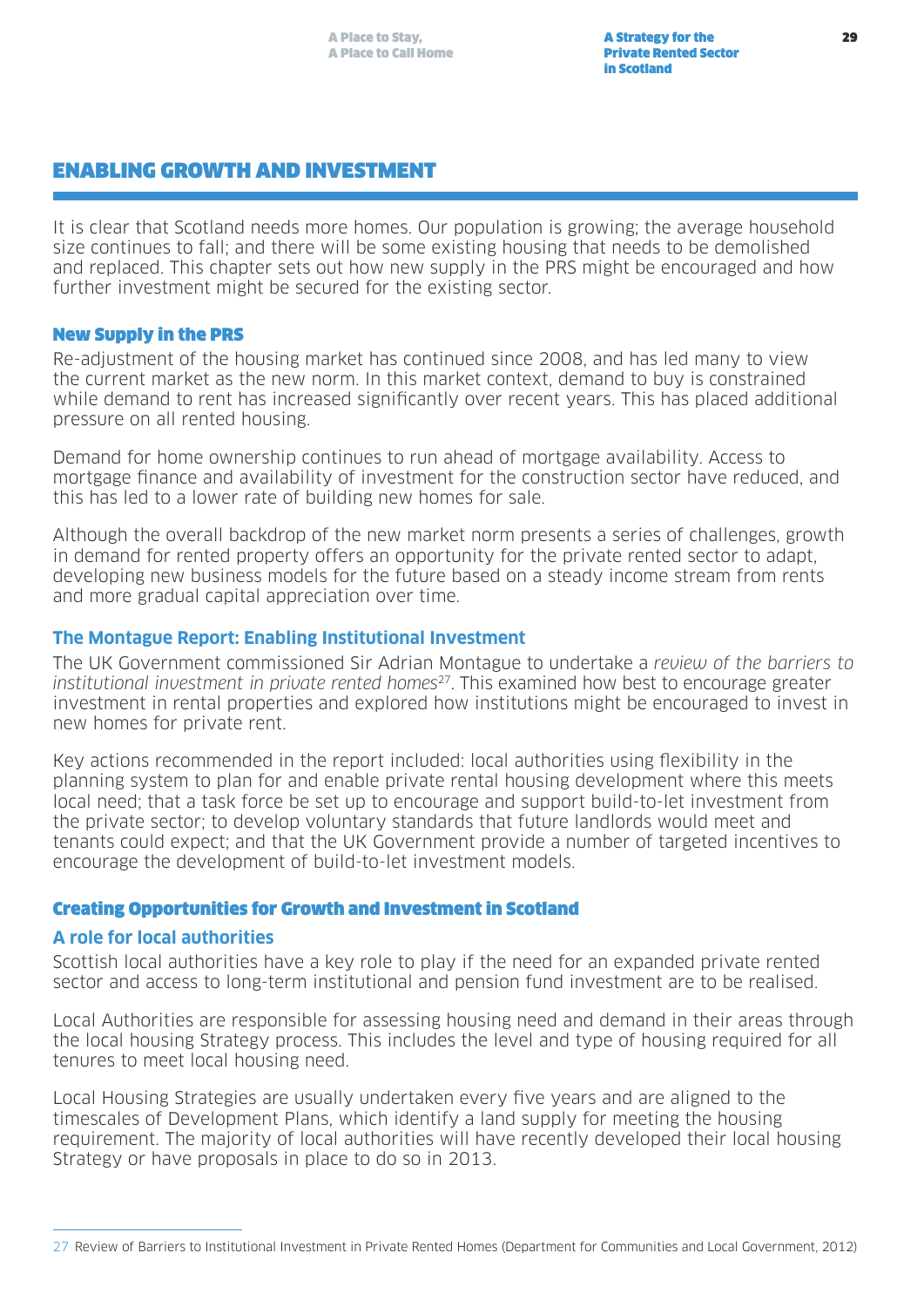Feedback on the private rented sector consultative Strategy suggested that some local authorities may benefit from further integrating the role of the private rented sector within their Housing Strategies and related plans for strategic investment.

**ACTION 9**: Consider, with local authorities, how a better understanding of the need for private rented housing, and its role within overall housing supply, can be developed and integrated into Local Housing Strategies, informing and influencing future investment decisions by pension funds and institutional investors.

### **Review of the National Planning Framework and Scottish Planning Policy**

The Scottish planning system should enable the development of well-designed, energy efficient, good quality housing in sustainable locations and allocate a generous supply of land to meet identified housing requirements across all tenures.

Work is underway to review the National Planning Framework and Scottish Planning Policy, providing more focus on sustainable economic growth and location. Both documents will be consulted upon in 2013.

### **A role for the construction sector and developers**

Many developers continue to face significant challenges in building the new houses that Scotland needs on the basis of the traditional build-to-sell market. The Scottish Government has taken steps to assist our vital construction sector in a number of ways, through support for access to home ownership, to unlocking stalled development sites through the first use in the UK of Government guarantees for housing through the National Housing Trust (NHT).

It has been estimated that NHT guarantees totalling around £2 million generates around £100 million of investment and supports around 1,000 jobs for every 600 homes built. Homes for Scotland estimate the MI New Home scheme could generate house sales of up to £1 billion over three years and, depending on demand, could create or safeguard around 23,000 new construction jobs and over 650 apprenticeships.

The construction sector itself is actively considering alternatives to the traditional business model. Ideas and proposals have started to come forward from individuals, firms and from representative membership bodies such as Homes for Scotland and the Scottish Property Federation. The build-to-let investment model, or variants of it, appears to have the best prospect for assisting with growth and investment into the private rented sector.

Models like this can combine existing construction expertise with long-term institutional or pension fund investment and have potential to secure the provision of quality housing management services to ensure that tenants get the best possible deal.

#### **A role for investors**

Opportunities for institutional investment in rented housing are beginning to emerge. Discussions between the Scottish Government and a range of funds, prospective investors, and their advisers reveal an appetite for investment in the rented housing sector, with certain essential characteristics common to investors' requirements: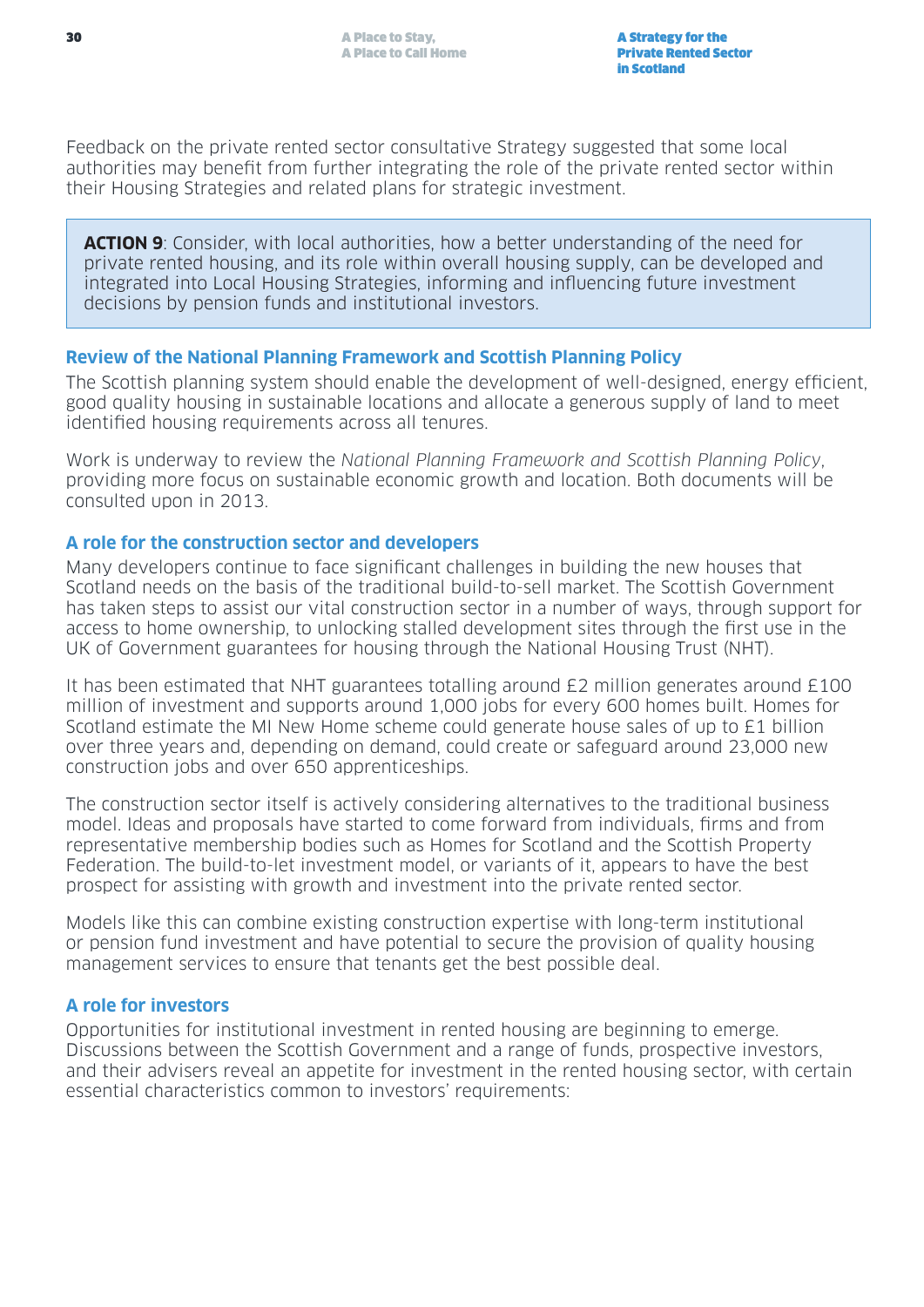- **•** A clear pipeline of projects for future investment, at scale, in order to reach a minimum size of around 1,000 new units;
- **n** Control of the assets either directly, or through a vehicle they have influence over, such as a Real Estate Investment Trust;
- n Input to the specification of the homes to be provided to ensure quality of the housing assets;
- **n** Long-term partnering arrangement with a reputable management organisation who can manage the homes on the funds' behalf;
- n A predictable and secure level of return on the funds' investment; and
- n The need for regulation to protect and ensure the interests of tenants, balanced against the costs involved.

### **An opportunity for Registered Social Landlords**

As anticipated in Homes Fit for the 21st Century, an opportunity also exists for Registered Social Landlords, or their subsidiaries, to position themselves as developers of market rent housing, or provider of housing management services for institutional investor owned housing developments. Funds and institutional investors tend not to want to manage rented housing directly, so there is an opportunity for local authority landlords and housing associations to provide these services.

#### Support for investment in the private rented sector

Growth and investment within the private rented sector is not just about large-scale, strategic investment in new supply. Existing landlords have investment needs and ideas as well. Work to improve existing private rented property, or enable empty homes to be made available for rent, would benefit tenants. It would also enhance the reputation of the sector and stimulate the economy in local areas.

#### **Bringing Empty Homes Back into Use**

It is estimated that there are around 25,000 long-term empty homes in Scotland. This presents a potential source for new private rented housing supply, along with the prospect for increased council tax revenue for local authorities.

The Scottish Government is funding a partnership with Shelter Scotland to help local authorities to work with empty home owners to bring their properties back into use. So far this has involved the use of legislation, for example to allow councils to remove the council tax discount on certain types of property, as well as funding to help renovate and refurbish properties. Other possible actions are being kept under review.

#### **Encouraging investment by existing private rented sector landlords**

As property owners, landlords of private rented housing have responsibilities to maintain the physical condition of their properties to reasonable standards, including the Repairing Standard. Additional investment is likely to be required by landlords in order to improve energy efficiency and reduce carbon emissions, and ensure that families and households in the private rented sector receive the best deal possible.

To encourage more landlords to invest in their properties, the private rented sector consultative Strategy identified that more financial incentives could help. This should complement powers to take action when landlords consistently fail to maintain the quality of the houses they let. The incentives suggested included tax incentives, such as reductions in VAT on repairs to property.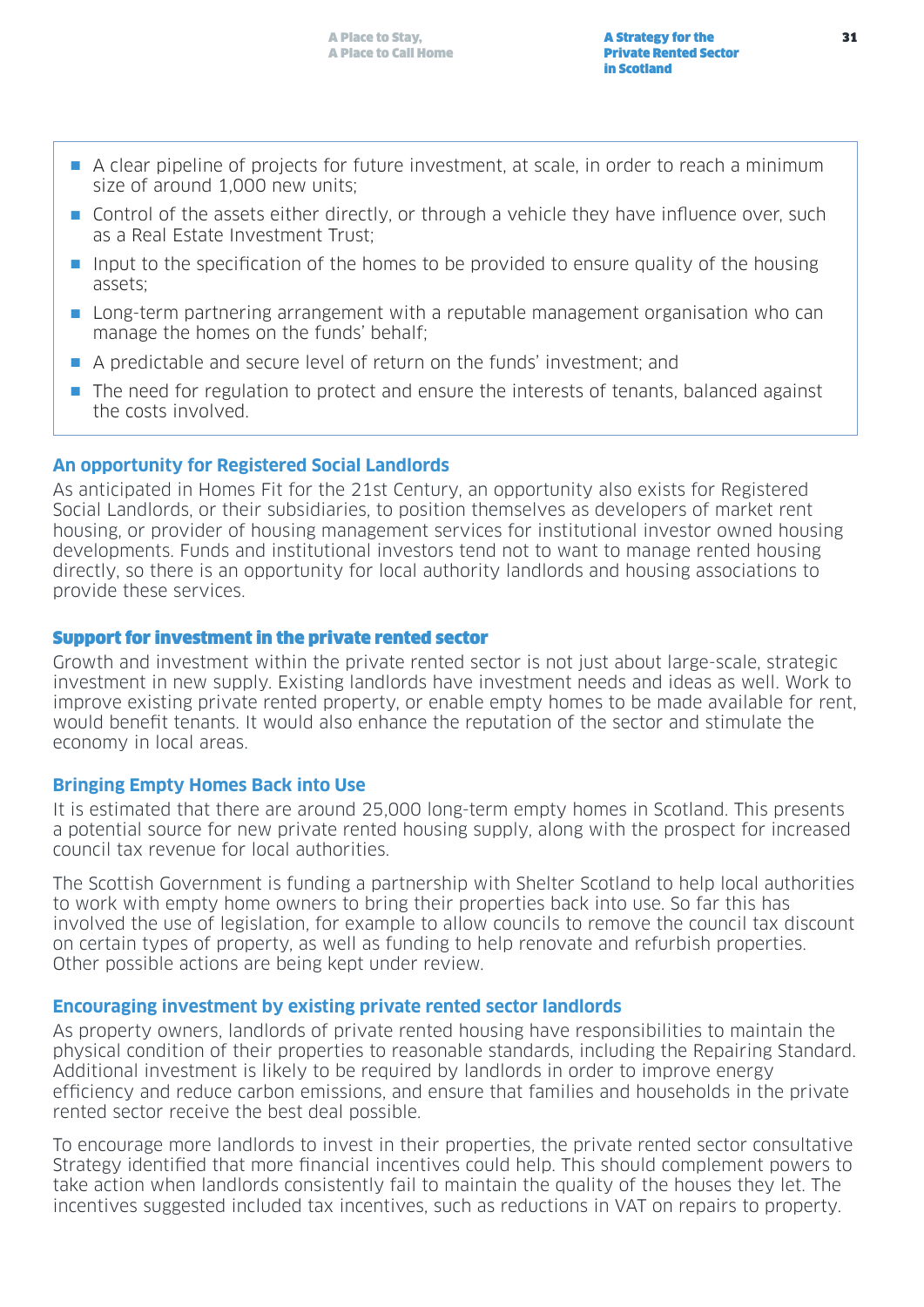This is a power currently reserved to Westminster, but the Scottish Government will continue dialogue with the UK Government on reserved matters where we believe a change in policy is required for the benefit of landlords and tenants in the Scottish PRS.

**ACTION 10:** Continue to drive actions set out in Homes fit for the 21st Century to encourage growth and investment in the PRS by:

- **n** engaging with landlord representative bodies, prospective institutional investors, pension funds, the construction sector and registered social landlords to identify suitable business and investment models enabling opportunities for investment in new private homes for rent in Scotland; and
- $\blacksquare$  continuing dialogue with the UK Government on reserved matters where a change in the taxation system will stimulate investment in new or existing PRS housing.